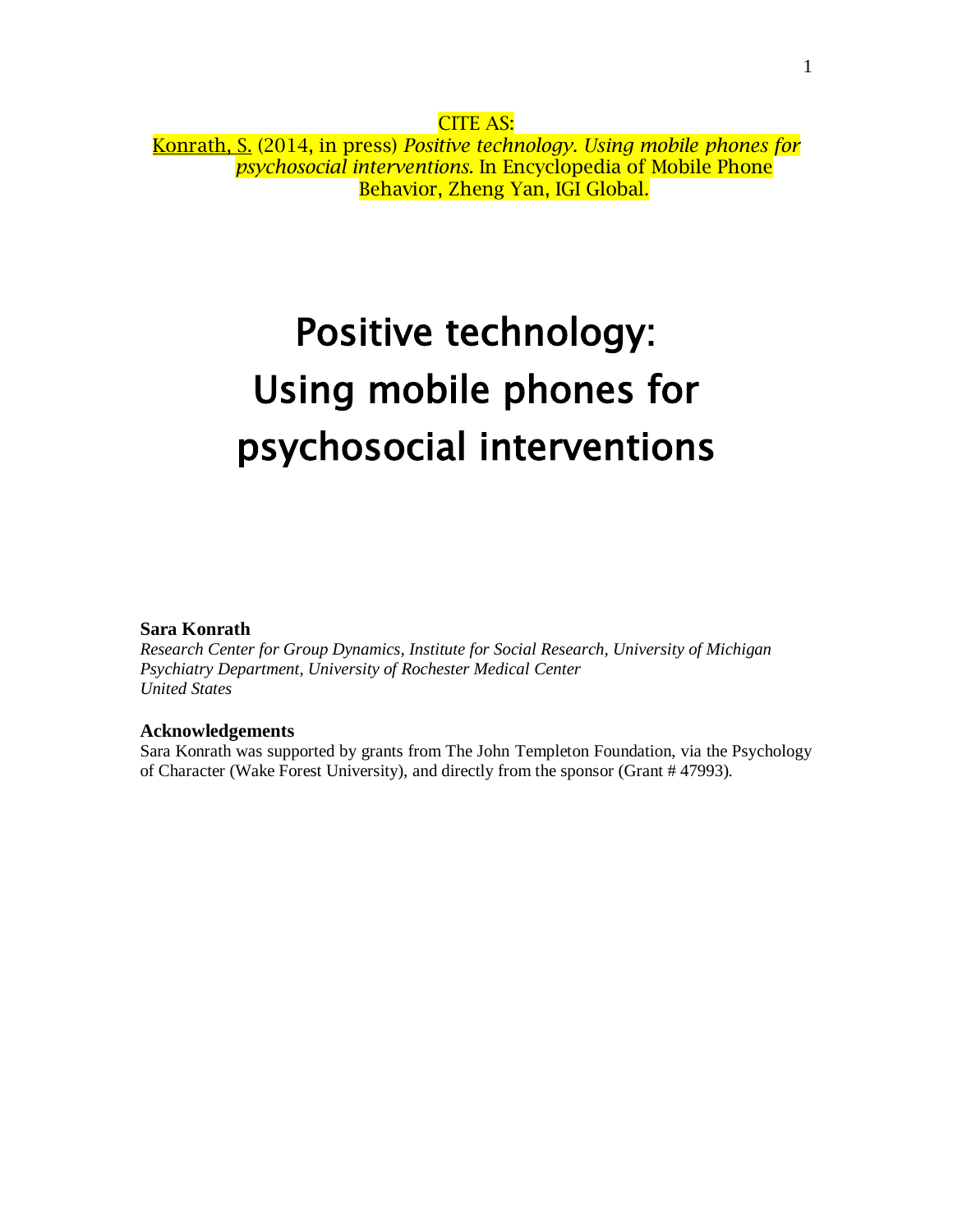# **ABSTRACT**

This chapter reviews the use of mobile phones in psychosocial interventions. Specifically, it reviews research studies that have used text messages (SMS) or smartphone applications (apps) to improve people's mental health, psychological well-being, or social relationships. Psychosocial interventions are emerging from the larger and more established mobile health (mHealth) literature of physical health interventions. The scientific knowledge of psychosocial interventions is currently quite limited, with only a few published large randomized control trials. Most of those are limited to North American or European participant samples. The advantages and disadvantages of mobile interventions are discussed, along with recommendations for best practices. The success of future research is dependent upon more researcher-friendly tools to implement interventions.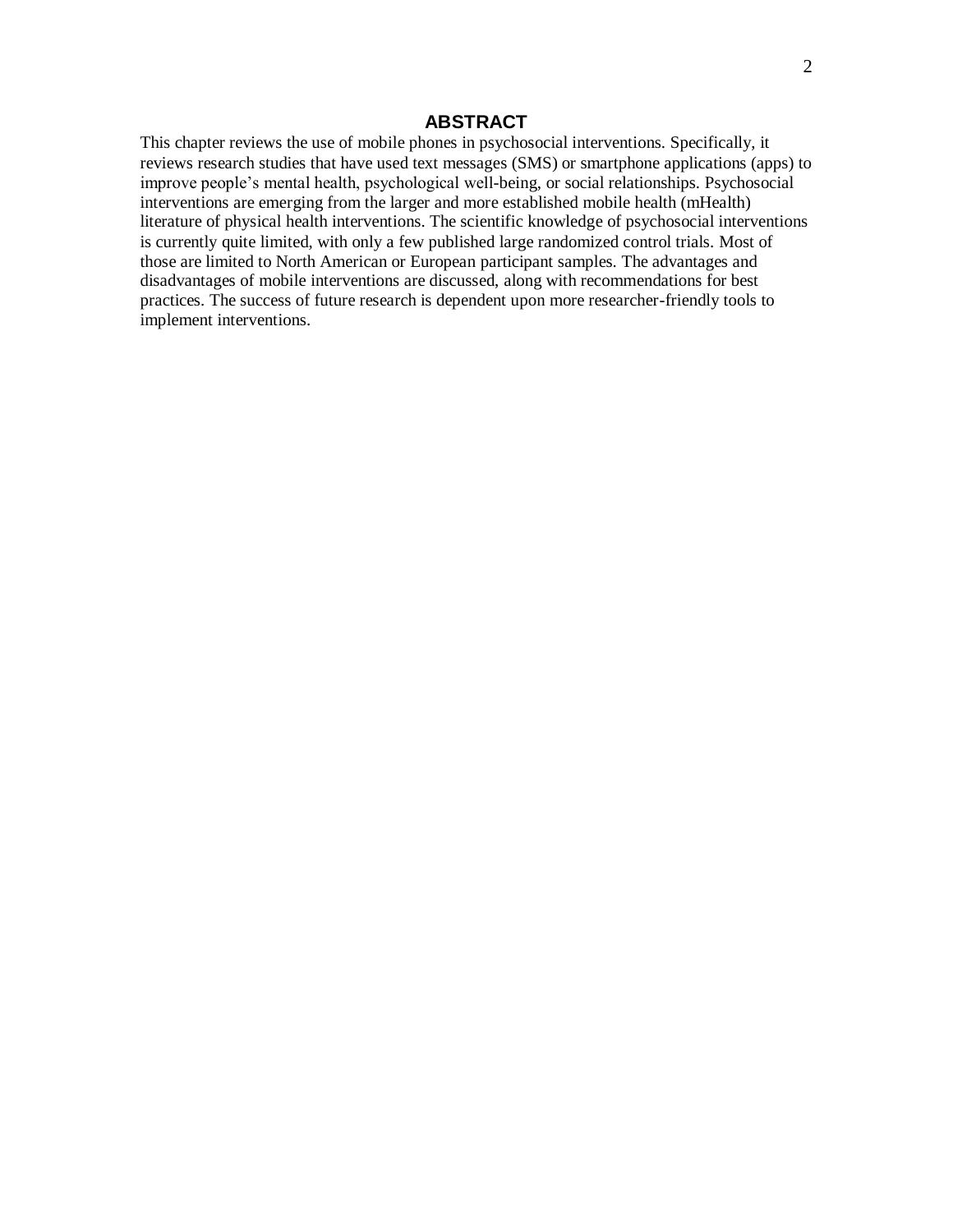# **INTRODUCTION AND OVERVIEW**

#### **Intellectual history**

Mobile phones are ubiquitous: 91% of Americans own one [\(Center, 2012\)](#page-21-0), and 61% of those are smartphones [\(Nielsen, 2013b\)](#page-24-0). Smartphones are extremely versatile, functioning like personal computers, and are an increasingly important part of people's daily lives. In one study, smartphones were within arm's reach 50% of the time, and in the same room 90% of the time [\(Dey et al., 2011\)](#page-22-0). Researchers and clinicians in a variety of fields, including medicine and public health, have taken note of mobile phones as potentially powerful interventions.

Mobile phone interventions, including text messages and smartphone applications, are part of the broader use of electronic tools to improve physical health (also called e-health or mHealth). mHealth is defined as "*the use of mobile and wireless technologies to support the achievement of health objectives*" [\(Kay, Santos, & Takane, 2011\)](#page-23-0). These started (and continue) via web-based platforms, and evolved with the rise of widespread mobile phone usage. The first known studies to examine the use of text messaging (or SMS – short message service) were published in 2003, making this a relatively young research discipline. Victoria Franklin of the University of Dundee, UK [\(Franklin, Waller, Pagliari, & Greene, 2003\)](#page-22-1) and Stephanie Bauer of Heidelberg University, Germany, [\(Bauer, Percevic, Okon, Meermann, & Kordy, 2003\)](#page-21-1), are among the earliest published authors in the field.

Since these early studies, there have been a large number of intervention studies to improve physical health outcomes, and currently there are a number of published review articles and meta-analyses [\(Cole-Lewis & Kershaw, 2010;](#page-21-2) [Fiordelli, Diviani, & Schulz, 2013;](#page-22-2) [Fjeldsoe,](#page-22-3)  [Marshall, & Miller, 2009;](#page-22-3) [Herbert, Owen, Pascarella, & Streisand, 2013;](#page-23-1) [Krishna, Boren, &](#page-23-2)  [Balas, 2009;](#page-23-2) [Liang et al., 2011;](#page-23-3) [Militello, Kelly, & Melnyk, 2012;](#page-24-1) [Park, Howie-Esquivel, &](#page-24-2)  [Dracup, 2014;](#page-24-2) [Shaw & Bosworth, 2012;](#page-25-0) [Whittaker et al., 2009\)](#page-25-1). Since text messages are inexpensive, comparatively simple to program, and available to any mobile phone owner, the majority of physical health mobile-based studies have used text messages to deliver interventions, rather than smartphone applications (see Table 1). One recent review concluded that "the potential of smartphones does not seem to have been fully exploited yet" (Fiordelli et al., 2013, p. 7). To date, the vast majority of these studies have taken place in Europe and North America. Studies have only rarely been conducted in developing countries, where the need for such tools is high because of relatively low access to physical health resources. Interventions have ranged from relatively short durations (2 weeks) to relatively long-term (14 months), with the frequency of the interventions ranging from 1 time per month to 6 times per day. The majority of studies (between 60% to 100%) have found positive health change on the outcome measure of interest, although this might be in part due to publication bias. The reviews demonstrate that follow up assessments are rare, making it unclear how long these effects last.

#### <INSERT TABLE 1 HERE>

#### **Current scientific knowledge**

Building on the powerful potential that mobile technology has for reaching people in vivo, social scientists are developing innovative technology-based approaches to help individuals initiate and sustain behavior change in psychological and social ("psychosocial") domains, which include mental health, well-being, and social relationships. Although there has been much research on physical health behaviors and outcomes, the use of mobile phone technology to alter psychosocial outcomes is much more recent and much less common. One recent review found that psychosocial measures comprised only 9% of outcomes [\(Fiordelli, et al., 2013\)](#page-22-2). As will become clear in this chapter, to date the literature on so-called "positive technologies" is only emerging [\(Riva, Banos, Botella, Wiederhold, & Gaggioli, 2012\)](#page-25-2), and the quality of research varies dramatically – with well-designed pre-post randomized control trials relatively rare. It is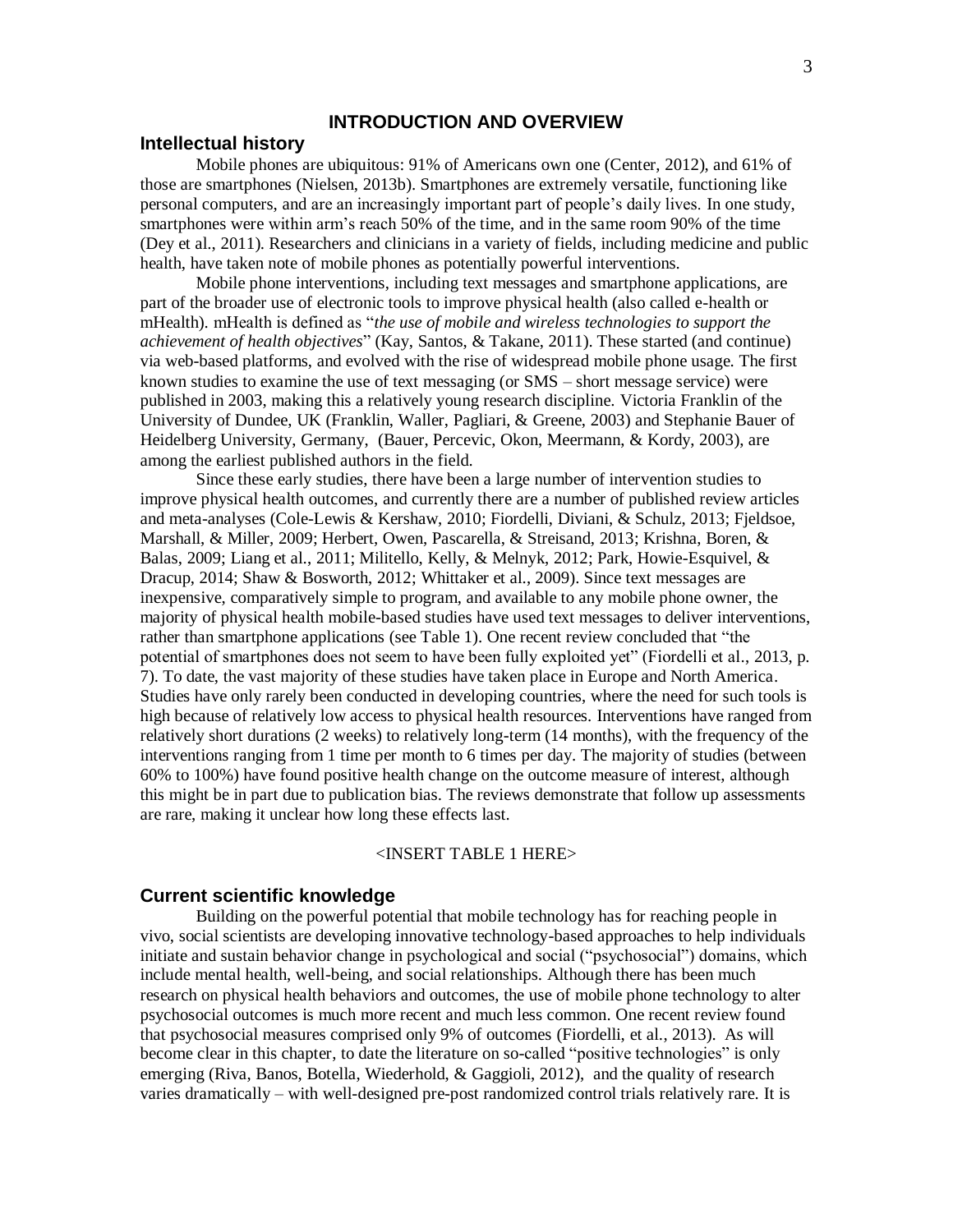difficult to identify leading scholars in this area because it is so new and because scholars are making contributions across many different disciplines. However, leading contenders would be David Mohr and Stephen Schueller at the Center for Behavioral Intervention Technologies at Northwestern University, and Andrea Gaggioli and Giuseppe Riva at the Catholic University of Milan, Italy.

#### **Advantage and disadvantages of mobile interventions**

As with any research tool, there are advantages and disadvantages of using mobile phone technologies as psychosocial interventions, compared to traditional in person approaches.

**Advantages.** One advantage to mobile phone interventions is that they can broaden the demographic groups that can be reached. For example, many psychology studies rely on college students samples for convenience, which limits the generalizability of conclusions made. Mobile interventions allow researchers to study more diverse groups in terms of age, socioeconomic background, and race / ethnicity. Smartphone penetration is higher among African-Americans (33%) and Hispanics (45%) than Caucasians (27%; [\(Nielsen, 2013a\)](#page-24-3). Smartphone use may be highest among low-income groups due in part to the relative affordability of month-to-month 3G/4G contracts when compared to home-based WiFi [\(Klasnja, 2013\)](#page-23-4). Mobile phones can help to bridge the "digital divide" [\(Chang et al., 2013;](#page-21-3) Ginossar & Nelson, [2010\)](#page-22-4). In addition, mobile interventions can target specific groups such as people who are living with or at risk for mental illnesses, people entering specific life stages (e.g. expectant parents), and people in remote locations, including those in developing nations.

Mobile phones are relatively low in cost, convenient and easy to use, and portable. Their wide use makes it possible to collect data from very large samples and disseminate interventions very broadly. Their near constant access means that researchers can deliver interventions or collect data via experience sampling multiple times, without researchers and participants directly interacting. One of the difficulties with implementing behavior change is that people have habitual ways of thinking, feeling, and interacting with others, among other behaviors. With respect to health conditions, people also find it difficult to adhere to behaviors that maximize their health, such as checking their glucose levels or taking medications. Mobile interventions can help to build mentally and physically healthy habits because they can be repeated across time, and specifically targeted to high-risk time periods (e.g. after a meal for a smoker). They can also be individually tailored based on characteristics of participants (e.g. name, gender, age, etc). Moreover, the fact that mobile interventions are applied within everyday contexts may help people to generalize these behaviors across a variety of real-life settings (e.g. work, school, home, leisure).

Mobile-based technologies offer a number of advantages for interventions specifically focused on mental health [\(Donker et al., 2013\)](#page-22-5). For example, they have potential to improve the accessibility of treatment and increase adherence to medication [\(Granholm, Ben-Zeev, Link,](#page-22-6)  [Bradshaw, & Holden, 2012\)](#page-22-6). There is also the potential for researchers or clinicians to track the progress of treatment via real-time data collection. Moreover, there is potential for personalization, which may increase motivation to continue treatment programs. Finally, the fact that treatment can occur across a variety of settings may help treatments to generalize more widely than the typical 1 hour therapy session. However, to date there are only a few known published studies using SMS or smartphone apps to help improve the symptoms of people with mental illnesses (see Table 2). Thus, the potential for mobile-based interventions in mental health has been underutilized.

There are some advantages that are specific to SMS-based interventions. Nearly all phones have text messaging capability and it is widely used. Users do not need to be too technologically savvy to learn how to text message. Text messages are asynchronous, so that users can access text messages at times that are convenient to them. If phones are turned off, text messages are delivered when they are turned back on. For researchers, any type of mobile-based intervention is currently difficult to implement, but it is easier and less costly to develop, test, and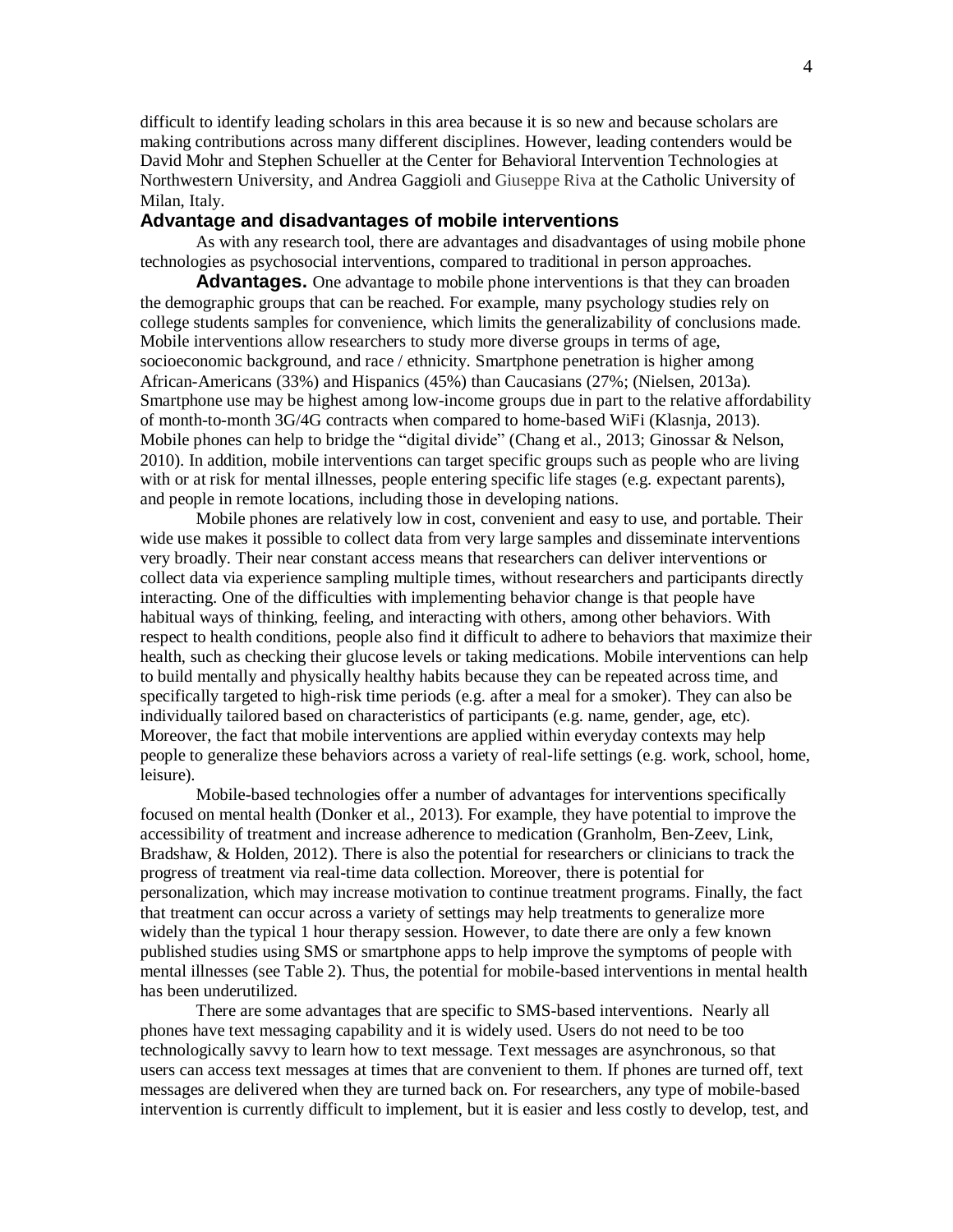implement a text-message based study than to develop, test, and implement a smartphone app intervention study. People with basic programming skills can work with a text message provider to administer their text messages, whereas most academics do not have the technological expertise to program a high-quality app by themselves.

There are also some advantages that are specific to smartphone-based interventions. Most interventions to date are relatively straightforward, typically adapting something that worked well in face-to-face or textual formats into mobile-based interventions. Yet smartphones have a massive potential for both intervention delivery and data collection that go beyond simple didactic-based interventions [\(Miller, 2012\)](#page-24-4). For example, interventions can be interactive (e.g. including 2-way communication between participants/patients and researchers/clinicians), gamelike, and involve adaptive learning (e.g. learning participants' moods and providing feedback). Smartphones can also collect a wide variety of objective data such as physiological variables (e.g. heart rate, movements via in-phone accelerometers), location data (via in-phone GPS systems), auditory information (e.g. words being spoken), visual information (e.g. pictures of participants' food), and reaction-time data, among others [\(Miller, 2012\)](#page-24-4). With increasing technological sophistication of these phones, in the future it might be possible to target interventions to the highest risk times based on deviations from participants' own baseline data (e.g. mood: for an early prototype, see (Burns et [al., 2011\)](#page-21-4).

**Disadvantages.** Mobile interventions also have a number of disadvantages. From the researcher's perspective, such studies are labor intensive and expensive, because of the limited user-friendly applications available to help to design and implement such studies [\(Miller, 2012\)](#page-24-4). Most researchers have no idea how to program, debug, and pilot test mobile-based interventions. In the early days of internet research, there were similar problems. Yet the development of easy to use survey creation portals (e.g. Survey Monkey, Qualtrics) opened the doors for any researcher to conduct high quality online studies. There is a promising new program, SurveySignal [\(Hofmann & Patel, 2014\)](#page-23-5), that allows researchers to easily send text-message surveys as to smartphone owners (see Table 3).

Even when such tools become more widely available, the additional challenge will be to analyze the massive amounts of data that mobile intervention studies can collect (e.g. experience sampling studies via smartphones; Miller, 2012). Many scholars simply decide to focus on the most basic outcomes, but this greatly limits the amount that we can learn from using these tools. Another point of consideration is that although mobile phones (and especially smartphones) have been widely adopted by a wide variety of people, it may still be challenging to recruit certain populations. For example, the elderly, children, and transient populations may be difficult to recruit for mobile intervention studies [\(Miller, 2012\)](#page-24-4). Thus, researchers must consider whether delivering interventions via mobile phones makes sense for their participant group of interest.

One other disadvantage of relying on technological interventions is that behavior intervention technologies can quickly become obsolete. Thus, researchers need better and faster evaluation and dissemination methods [\(Schueller, Muñoz, & Mohr, 2013\)](#page-25-3). In addition, there are often technical problems that come up while implementing mobile-based interventions, so researchers must have a technical support plan (e.g. who do participants contact if they miss a text message?). Mobile intervention studies also share some disadvantages as internet studies. Although there is an increase in ecological validity in mobile-based interventions, this may come at the expense of having low control over participants' daily environments. For example, participants may complete intervention materials while they are distracted, socializing, or otherwise occupied. This means that effect sizes are likely relatively smaller compared to those in more controlled lab-based interventions, and thus, larger samples are needed in order to detect an intervention's effect.

There are also some disadvantages from the user's perspective. First, in order to participate in such interventions, people must have access to a phone and be literate. Although it is true that cell phones and usage plans cost money, the cost has been declining over time. Some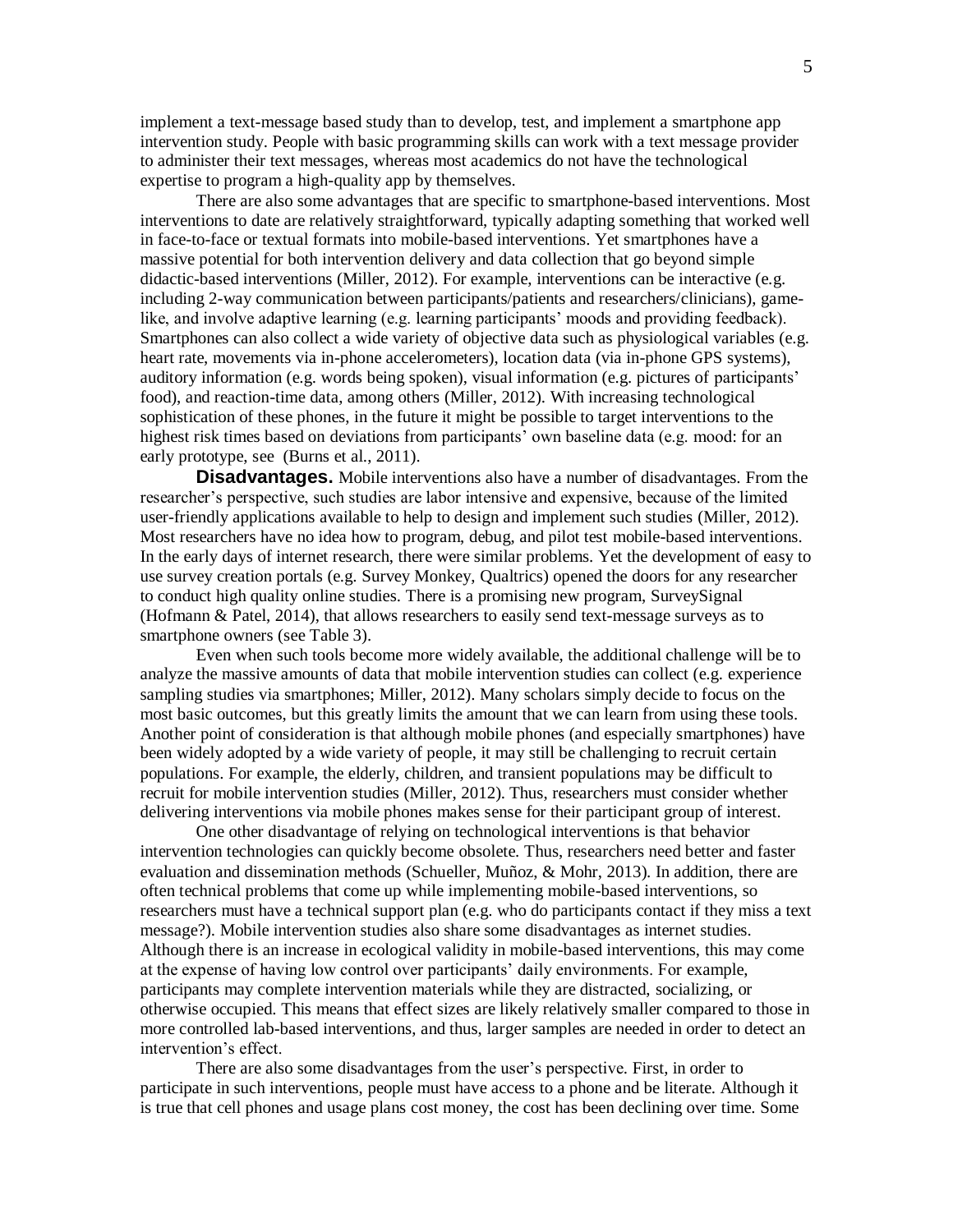researchers add the cost of phones into their study budgets, and provide participants with a phone for the duration of the study, at the risk of it being lost, stolen, or broken. The possibility of phones being lost or stolen—regardless of whether they are owned by the participant or borrowed—is a threat to intervention efficacy. It is also possible to conduct research on illiterate populations by designing voice-based or image-based interventions. However, such interventions are extremely rare.

There are also ethical issues to consider when conducting mobile-based intervention studies. For example, very intimate data can be collected with smartphones, so researchers must be careful to protect participants' privacy and confidentiality. Related to this, when collecting data from participants' environments (e.g. images, voices), other people who have not consented to the study may be unobtrusively recorded. This raises issues of informed consent in addition to privacy [\(Miller, 2012\)](#page-24-4).

For apps specifically, users must have a smartphone, and sometimes apps must be downloaded, which puts a burden on participants. Also, apps typically only work in a single operating system unless researchers program them across multiple platforms. For SMS specifically, text messages can cost participants who do not have unlimited plans. In addition, it is easy to implement *interventions* using text messages, but more difficult to *collect data* from participants this way.

There are a number of disadvantages to consider with mental health interventions specifically [\(Donker, et al., 2013\)](#page-22-5). For example, technical problems over the course of a mobilebased treatment study may have serious consequences, especially in the case of serious mental illnesses. Related to this, researchers must have a clear plan of how to respond to crises that are identified during tracking. With mental health patients, privacy concerns and the security of data are especially important. Moreover, it is possible that patients may feel isolated or disconnected if mobile interactions replace face-to-face therapeutic interactions [\(Berry & Lai, 2014\)](#page-21-5). Finally, people often share their phones, and in the case of mental health interventions, privacy and intervention efficacy concerns would be magnified in these cases.

# **REVIEW OF PSYCHOSOCIAL INTERVENTIONS**

#### **I. Mental health interventions**

Mobile technology has a huge potential for providing mental health resources and support. Many people cannot access mental health services because of income, insurance status, time availability, or limited providers available. In addition, mental health conditions are strongly stigmatized, making mobile-based services especially appealing. A recent systematic review of smartphone apps for improving mental health outcomes (e.g. depression, anxiety, substance use) found only 8 studies total that used randomized control experimental designs or pre-post designs, from a total of 5464 initial abstracts [\(Donker, et al., 2013\)](#page-22-5). All except one of these studies were feasibility or pilot studies, and only one study included a follow up beyond the post-test intervention period. Because of this, it is unclear whether mobile interventions can have longterm, sustainable, effects. With thousands of mental health apps available to download from app marketplaces, it is remarkable that only 8 at the time of the systematic review paper were evidence-based.

**Depression.** The most common mental health mobile intervention targets depression. One app, *mobiletype*, tracks users' experience to help increase emotional self-awareness, in the hope of reducing depressive symptoms [\(Kauer et al., 2012\)](#page-23-6). Emotional self-awareness involves recognizing and identifying emotions, the situations that trigger them, communication about emotions, and developing coping strategies. Mobiletype teaches emotional self-awareness by having users regularly report on their mood, recent stressful events, responses to those events, alcohol use, and drug use. Users also report their current activities, location, companions, and sleep, exercise, and eating habits. In a randomized control trial, 114 participants aged 14 to 24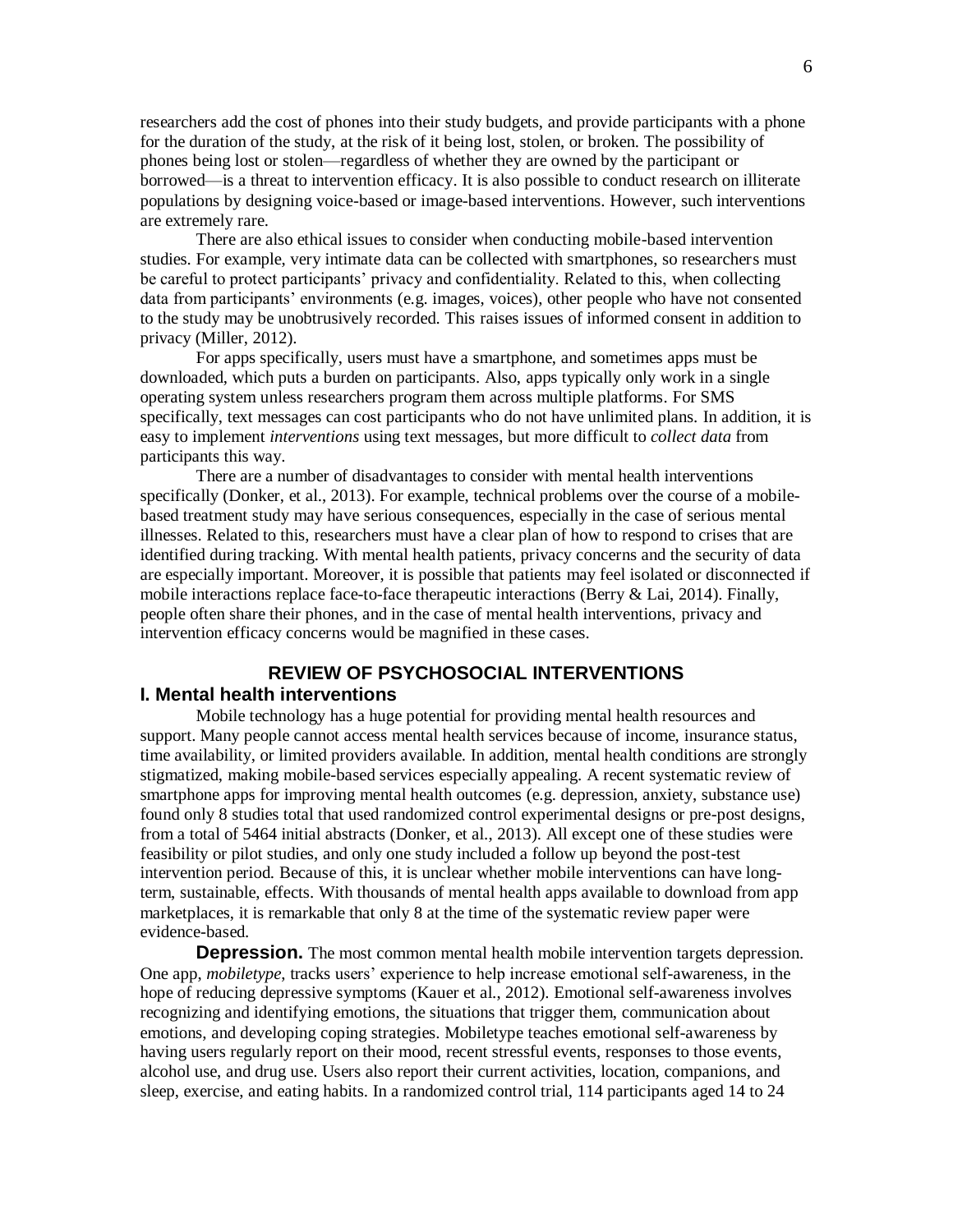with depression were randomly assigned to use a control version of the app (without the emotional experience or substance use questions) versus a full version of the app that included all its components. Participants recorded at least 2 entries per day for a period of two to four weeks. They were then assessed immediately after using the app, and 6 weeks after that. Participants in the treatment group had higher emotional self-awareness, and in turn, this was linked to fewer depressive symptoms. There were no differences in rumination across the two conditions.

Another app, *Mobilyze!*, passively records contextual features such as users' location, ambient light, accelerometer data, and recent calls, and attempts to match these features with selfreported user information (e.g. mood, recent social interactions) to learn users' patterns and determine the need for help [\(Burns, et al., 2011\)](#page-21-4). A pre-post study examined the efficacy of this app in 8 participants with major depression disorder for an 8 week period, in combination with online behavioral training and email/phone support from clinicians. The study found that participants had fewer symptoms of depression and anxiety by the end of the study. However, since there was no control group, it is impossible to know if this would have occurred without the app. Also, the small sample size makes it difficult to generalize more broadly. Finally, because the treatment included two other components (online behavioral training and clinician support) besides the app, the specific effect of the app itself is to be determined.

Mobile interventions have been strongly influenced by online interventions, yet almost no research exists comparing the efficacy of the same intervention across each delivery mode. One important study did just this by examining whether a cognitive behavior therapy program would be more effective for 35 depressed participants when delivered over the phone versus on the internet [\(Watts et al., 2013\)](#page-25-4). Participants received 6 lessons over a period of 8 weeks, and completed brief homework assignments in between each lesson. The lessons consisted of a comic book-like story about a person with depression. The first two lessons came with clinician support (via phone or email), after which clinicians were available upon participants' request or if they noticed that participants' scores indicated increasing levels of distress. The study found that there were no condition differences in the percentage of participants who completed all of the lessons (69%), and that participants in both groups experienced similar declines in depressive symptoms. However, there was no control group, so it is unclear if the treatment itself was the cause of these declines. In addition, the sample size was small, which made it difficult to detect differences between the two groups if they did occur. It is also impossible to disentangle the effect of the lessons versus the clinician support.

One final study on depression used an SMS-based intervention [\(Aguilera & Muñoz,](#page-21-6)  [2011\)](#page-21-6). Participants were 12 low income patients enrolled in group cognitive behavior therapy. Using a pre-post design, participants received 2 text messages per day that asked about their mood and also had a brief therapy-based homework question (e.g. How many positive social interactions did you have today?). Most participants reported that they enjoyed the text message addition to their group therapy. Although the results found a non-significant ( $p=15$ ) decline in depressive symptoms over the 2 to 4 month study period, it is unclear whether this marginal decline was due to the group therapy or the text messages. A larger sample size and a control group are needed in future research.

**Anxiety.** Anxious people have an exaggerated response to threatening stimuli, or high *threat bias* [\(Bar-Haim, Lamy, Pergamin, Bakermans-Kranenburg, & van IJzendoorn,](#page-21-7)  [2007\)](#page-21-7).Attention-bias-modification training (ABMT) directs people away from threatening stimuli and toward more non-threatening stimuli. ABMT uses the dot-probe task, in which neutral and angry facial expressions are presented together, then participants are asked to make fast judgments about which way an arrow is pointing. Typically, faster responses to a cue in an angry location indicate more threat bias. However, people can be trained to focus more on nonthreatening stimuli if the arrow (or other probe) is consistently paired with neutral stimuli only [\(MacLeod, 1995\)](#page-24-5). This teaches them to direct their attention to neutral stimuli in the face of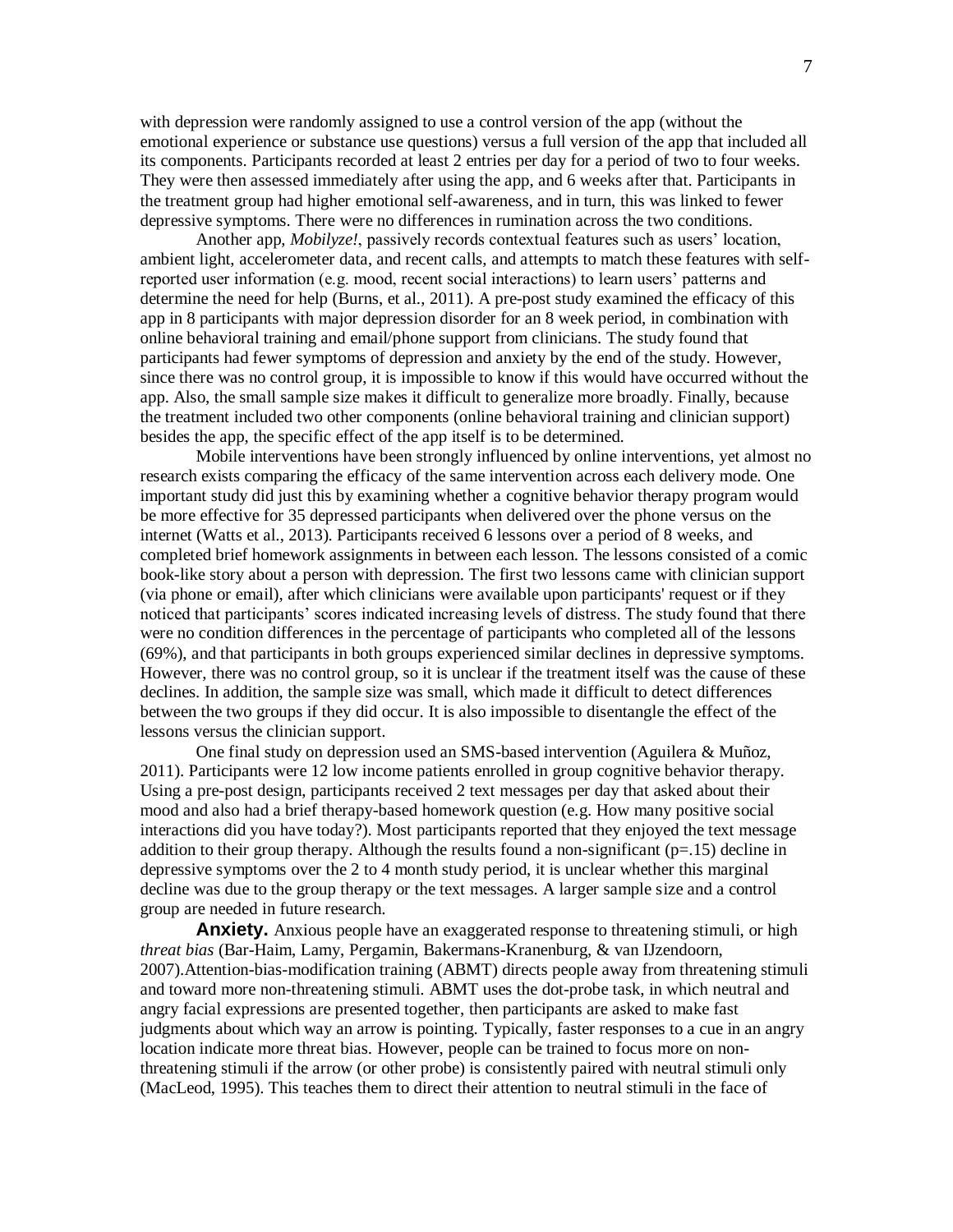threats. Indeed, ABMT has been shown to reduce threat bias, and as a result, reduce anxiety [\(Beard, Sawyer, & Hofmann, 2012;](#page-21-8) [Hakamata et al., 2010;](#page-22-7) [Hallion & Ruscio, 2011\)](#page-22-8).

There are two well-designed studies that test the efficacy of administering ABMT via smartphone apps. In one study, 76 highly anxious college students (+1 SD above the mean) were randomly assigned to receive a gamified ABMT app versus a placebo control app (Dennis  $\&$ [O'Toole, 2014\)](#page-22-9). In addition, half of participants engaged with the app for 25 minutes while the other half engaged with it for 45 minutes. The app adapted the classic ABMT dot-probe task with animated characters and game like instructions. In the treatment app, 100% of trials tried to shift players' focus to the neutral face rather than the angry face, while the control app was the same game, but with a 50% focus on neutral versus angry faces. Participants in the treatment conditions had lower self-reported and observed anxiety and stress reactivity during a stressful situation in the laboratory (e.g. giving a speech), regardless of the duration of treatment (25 versus 45 minutes). However, only participants in the longer treatment group had less threat bias.

Another app used the classic ABMT dot-probe task with pictures of human faces showing disgust or neutral responses [\(Enock, Hofmann, & McNally, 2014\)](#page-22-10). Participants were 251 non-clinical adults who were randomly assigned to use the treatment versus control app for a period of 4 weeks, or to a waitlist control condition. In the treatment group, 100% of trials shifted participants' focus to the neutral face rather than the disgust face, and in the control group, the ratio was 50% disgust versus neutral focus. Overall, there were declines in social anxiety, general anxiety, and depressive symptoms, regardless of which app (treatment versus control) participants used. However, there was no change in the waitlist control group. In addition, both the treatment and control app led to declines in threat bias over time, but there were significantly greater declines in treatment group. The researchers concluded by suggesting that perhaps any mobile treatment app would help to reduce symptoms anxiety and depression. Future research is needed to better understand which ingredients are most likely to help reduce anxiety symptoms.

**Schizophrenia.** In an SMS-based intervention study, participants were 62 schizophrenic patients [\(Pijnenborg et al., 2010\)](#page-24-6). All participants first completed 6 weekly psychoeducation sessions, then received a set of tailored goals to achieve during the 7 week treatment period (e.g. taking medication, mental health appointments). Using a quasi-random experimental design, the first 33 participants were assigned to an active treatment condition (baseline, intervention, follow up) and the next 29 were assigned to a wait-list control condition (baseline, waiting period, then intervention and follow up). While receiving the text messages, the percentage of the goals that participants achieved increased. However, this decreased when participants stopped receiving text messages in the follow up period. So, the tailored text message intervention had some success at improving treatment outcomes, but in such clinically severe populations, treatment might need to be ongoing to be successful.

Another SMS-based intervention targeted three treatment domains: medication adherence, socialization, and auditory hallucinations [\(Granholm, et al., 2012\)](#page-22-6). Using a pre-post design, 55 schizophrenic patients received 3 sets of interactive texts corresponding to these three domains, 6 days a week, for a 12 week period. Personalized information was included in the text messages, for example, their own views about why medications were helpful were presented for the medication adherence domain. Thirteen participants dropped out, and these tended to have more severe negative symptoms and a lower IQ. Of those who completed the study, the response rate was high (between 83% and 86% depending on the domain), and 86% of phones were returned intact. Each day of receiving the treatment predicted an increase in remembering to take their medication, an increase in socialization behaviors, and a lower likelihood of auditory hallucinations. These results were promising, but future research would need to include a control group in order to determine whether the intervention actually caused these changes.

In an app-based intervention study, participants were 33 schizophrenic patients [\(Ben-](#page-21-9)[Zeev et al., 2014\)](#page-21-9). Using a pre-post design, the study examined the efficacy of an app called *FOCUS* over a one month period. FOCUS targets a number of domains, including psychosis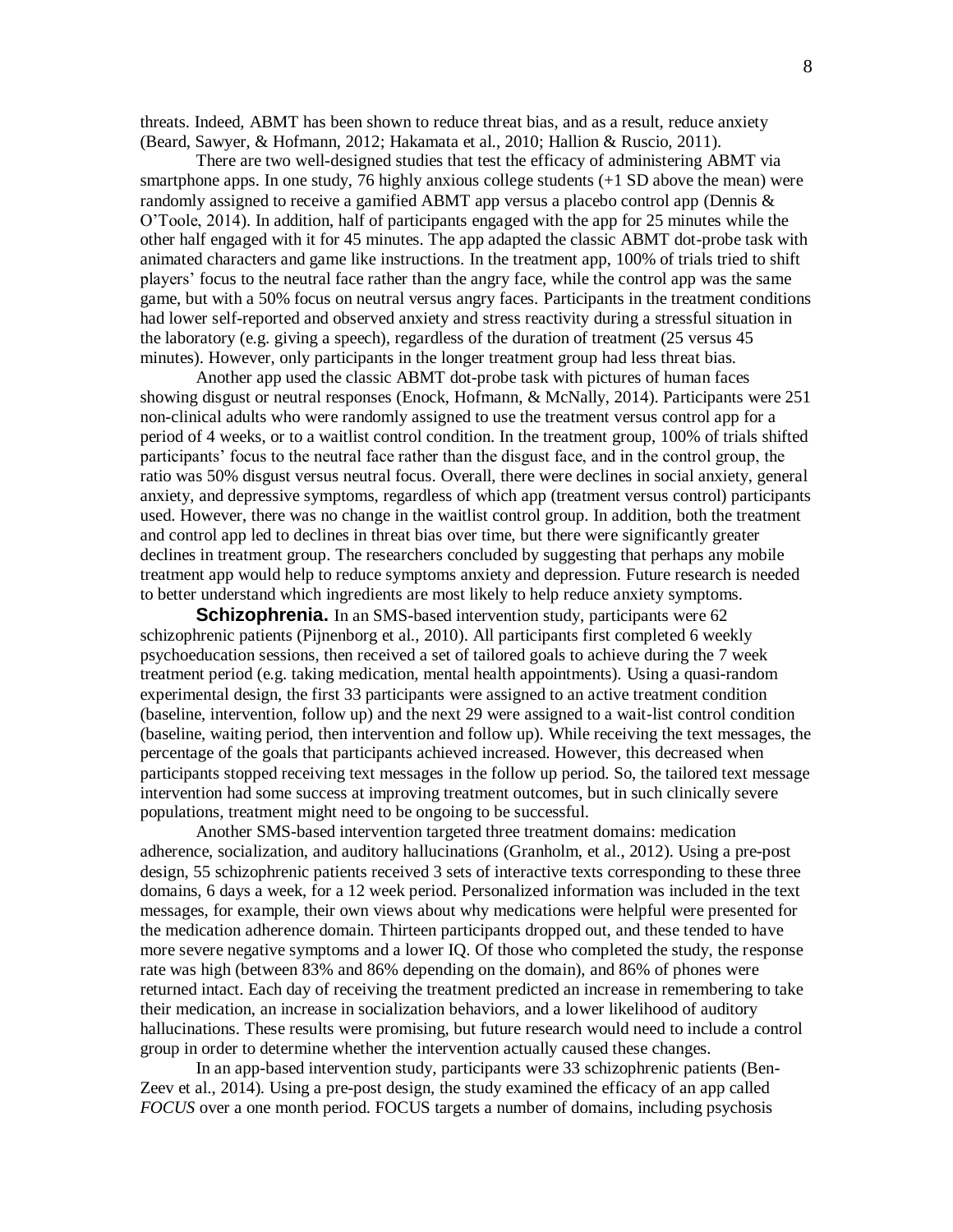symptoms, social functioning, mood, sleep, and medication adherence. At baseline participants selected two of these domains to target during the treatment phase. All participants also focused on medication adherence. Participants then completed three daily assessment modules measuring their mood and recent symptoms. The modules were interactive, with responses tailored to their baseline responses. All content was also available at any time for self-management of symptoms and coping ideas. Overall, participants used the app on 87% of the intervention days, and about 5 times per day that they used it. Lower functioning participants were just as likely to use the app as higher functioning ones. After one month of using FOCUS, participants had fewer symptoms of schizophrenia and depression. However, there were no changes in their insomnia scores or their beliefs about the use of medication (which were generally positive to begin with). Moreover, the more participants used the app, the fewer symptoms of depression that they had, however, there was no relationship between usage and schizophrenia symptoms. FOCUS appears to be a promising intervention, however, with no control group, a low sample size, and a relatively shortterm implementation, it is difficult to make confident conclusions about the efficacy of it. Future research should conduct larger and longer randomized control trials.

**Summary.** There are nine mental health interventions currently available: 4 on depression, 2 on anxiety, and 3 on schizophrenia. The majority of them (6) are apps and the rest (3) are SMS-based. Only 4 of the studies are randomized control trials, which means that for the majority of the currently available interventions, it is unclear whether the mobile-based intervention is the actual cause of the reported outcome [\(Campbell & Stanley, 1963\)](#page-21-10). More research is needed using high quality randomized control trials, with large sample sizes, and among other clinical populations.

# **II. Psychological well-being interventions**

Mobile phones have just begun to be used as "positive technologies" [\(Riva, et al., 2012\)](#page-25-2) to promote happiness, meaning, and social connectedness. As such there is only limited evidence on whether this "applification of mental wellbeing" [\(Gaggioli & Riva, 2013\)](#page-22-11) can indeed help to meet our deepest human needs. In this section, I discuss interventions designed to help nonclinical populations achieve higher well-being, broadly defined to include a variety of intrapersonal outcomes (See Table 2). To date, all known interventions are based on smartphone apps: I know of no empirically evaluated SMS based intervention.

It may be possible to use technology to increase happiness. The *Live Happy* app allows users to practice 8 different happiness building activities (e.g. savoring the moment, gratitude journal, remembering happy times; [\(Parks, Della Porta, Pierce, Zilca, & Lyubomirsky, 2013\)](#page-24-7). Participants were 327 naturalistic users of the app who reported their happiness on at least 2 occasions between 3 to 14 days apart. Thus, the study used a naturalistic pre-post design. The researchers found that participants had increased happiness and overall positive mood over time, and that more app usage and more varied happiness activities were associated with greater increases in happiness. This represents some promising pilot data about the potential efficacy of the Live Happy app. However, future research would need to include a control condition. Without comparing changes in happiness in a control group, it is impossible to make definitive conclusions about the efficacy of the app.

Smartphone apps could also be used to promote gratitude. For example, one recently developed app aims to teach people to be more aware of good things in their life by sending them daily reminders to be grateful [\(Runyan et al., 2014\)](#page-25-5). In a randomized control study, participants who received four gratitude reminders throughout the day for 14 days had more positive and stable moods compared to control group participants who either received only one gratitude reminder per day, or control instructions (e.g. "List 1 or 2 of the major things you have been doing in the last hour"). However, in a one month follow up test, the gratitude app had no longterm effects on gratitude, mood, mental health indicators (depression, anxiety, stress), or satisfaction with life. Thus, future studies should vary the dosage to examine whether there is a point at which gratitude training would lead to long term results.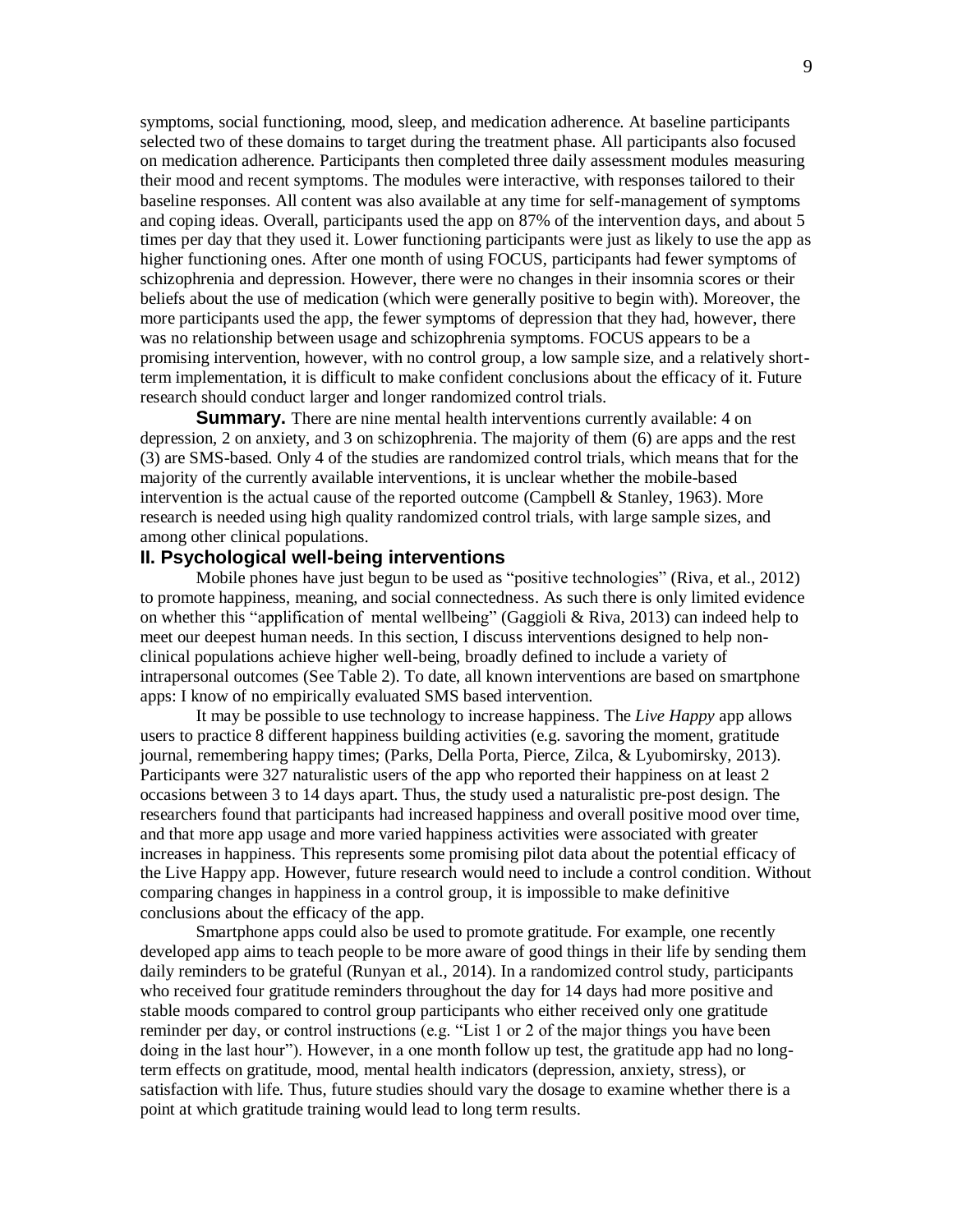One other way to promote well-being might be increase people's awareness of their emotions and moods, and how these feelings affect their behaviors and relationships. Indeed, a recent study examined the effect of regular self-reporting of moods [\(Morris et al., 2010\)](#page-24-8). Using a pre-post design, 10 participants who indicated high stress but were otherwise mentally healthy used an app called *Mood Map* to rate the valence and arousal of their mood every morning, evening, and several times during the day (every 30 minutes to 3 hours, based on their desired frequency), for a 1 month period. After recording their moods, participants could click on "mobile therapies," which were short exercises (less than 1 minute each) based on cognitive behavior therapy (e.g. breathing techniques, physical relaxation exercises). Participants completed weekly interviews with the research team while using the app. The results were not reported in aggregate, however, five case studies were presented, with participants showing improvement in handling stress and greater comfort with their emotions. This study is promising, but has a number of limitations including a very small sample size and no control group. In addition, it is unclear which part of the app was most beneficial: the mood mapping or the short therapies. Thus, future research should disentangle these two aspects.

Another recent paper had the dual purpose of introducing a flexible app that researchers could use for data collection (*iHabit* – see Table 3), and testing whether increased self-awareness affected students' wise use of time. In the study, 81 students were randomly assigned to receive self-awareness reminders 5 to 7 times per day during three weeks of the semester, and the control group completed pre- and post-test measures only [\(Runyan et al., 2013\)](#page-25-6). The self-awareness reminders asked students what they were doing in the last 20 minutes (e.g. academics, exercising, using electronics recreationally). Participants who received self-awareness reminders reported that they were indeed more aware of how they spent their time, and they also reported a slight increase in studying time compared to control participants. Although this study did not directly measure well-being, it is possible that being more self-aware could increase it. Future research should test this possibility.

There are numerous mindfulness apps available, and one recent paper reviewed a large number of them, finding that so far, no randomized trials exist examining the effect of using such apps on well-being [\(Plaza, Demarzo, Herrera-Mercadal, & García-Campayo, 2013\)](#page-24-9). However, one more recently published paper provides some preliminary data. The AEON app aims to help users to increase their mindfulness using a thought distancing approach [\(Chittaro & Vianello,](#page-21-11)  [2014\)](#page-21-11). Via an interactive screen, users write down worrisome thoughts and then play with virtual waves to make the thoughts fade and disappear, as if they are being gently erased by the water. Using a within-subjects experimental design, 32 naïve meditators were randomly assigned to play with the AEON app or to participate in two control group mindfulness exercises (presented in counterbalanced order). The first asked them to imagine their worrisome thoughts on clouds that were floating away, and the second asked them to write their worrisome thoughts on index cards and throw them in the trash. The study found that the AEON app helped users to separate themselves from their negative thoughts. Users also enjoyed the app and found it easier to use than the other mindfulness methods. Based on prior research finding that mindfulness seems to positively influence well-being [\(Brown, Ryan, & Creswell, 2007\)](#page-21-12), it is possible that the app could have beneficial effects. However, this study did not directly examine the app's effect on wellbeing, and more research is needed.

Two studies from the same lab examined the efficacy of implementing relaxation training exercises in high stress groups via a smartphone app [\(Villani et al., 2012;](#page-25-7) [Villani et al., 2013\)](#page-25-8). In two small pilot studies  $(N=30; N=16)$ , the researchers randomly assigned female oncology nurses to either receive an app with relaxation training videos or one with neutral videos. All participants were then exposed to a stressful video of a hospital room with a patient with cancer. Across the two studies, the researchers found that the app caused a significant decline in state levels of anxiety, and an increase in coping skills, over a 4 week period. These results are promising but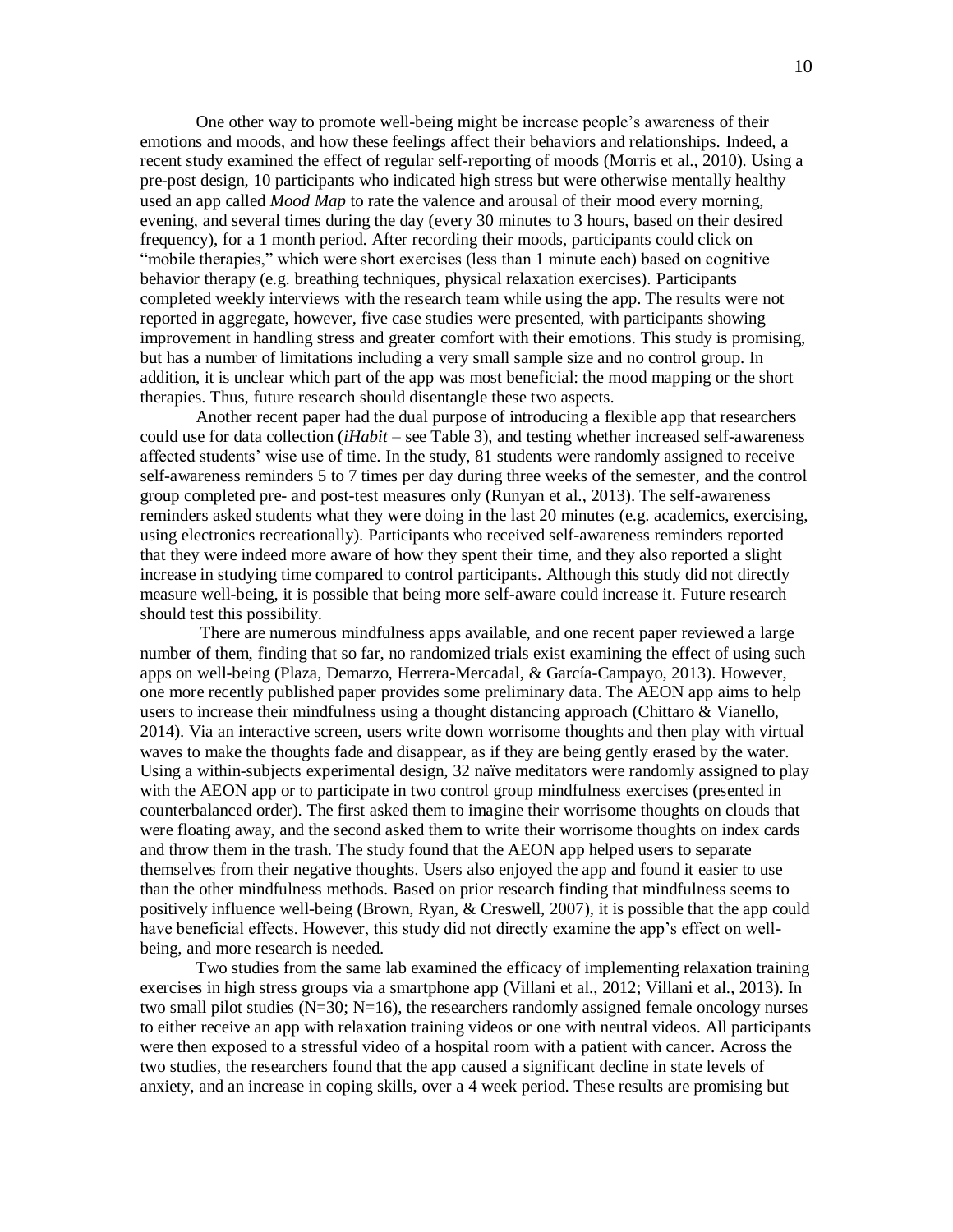future research should replicate these results in larger samples and among more general populations.

Self-affirmation is the tendency to live in alignment with one's personal values [\(Sherman](#page-25-9)  [& Cohen, 2006;](#page-25-9) [Steele, 1988\)](#page-25-10), and one recent study tested the efficacy of a self-affirmation app called *Viary* [\(Ly, Dahl, Carlbring, & Andersson, 2012\)](#page-23-7). Via a pre-post design, 11 mentally healthy participants completed a 45 minute psychoeducation module online about living in tune with one's values, and then used Viary for four weeks. The app helps users to determine their own personal values and then gives them guidelines about how to break them down into concrete, achievable steps. Although at the mean level there were slight rises in life satisfaction, and declines in symptoms of depression and anxiety after using the app, these changes were not statistically significant. However, participants' increased in their perception that they were living in accordance with their values, and also increased in psychological flexibility. Future research should recruit a larger sample size and a control group. Moreover, it is unclear if changes are because of the app itself, or the app in combination with the psychoeducation module. Thus, future research also needs to disentangle these two treatments.

**Summary.** Of the seven psychological well-being apps, only four of them used randomized control trials. The other three use a pre-post design, which makes it impossible to know how much of the change found is attributable to the app itself versus other factors (e.g. maturation, history, statistical regression; (Campbell  $&$  Stanley, 1963). Taken together, there needs to be more research in order to determine whether mobile phones can help to increase psychological well-being.

### **III. Interventions for social relationships**

**Social connectedness.** Mobile media have proven to be a double-sided coin in terms of social relationships. On the one hand, mobile media can threaten people's social connections. Many screen-filled moments happen at the expense of real-live social interactions. Several scholars have suggested that new media, including mobile technologies, may impair relationship bonding processes [\(Konrath, 2012;](#page-23-8) [Turkle, 2012\)](#page-25-11). For example, one well-designed experiment found that the mere presence of a cell phone in the room resulted in lower feelings of closeness and trust between two conversing strangers [\(Przybylski & Weinstein, 2013\)](#page-25-12). Studies have also found that simple reminders of cell phones can reduce empathy and make people less likely to help others in need [\(A. Abraham, Pocheptsova, & Ferraro, 2012;](#page-21-13) [Przybylski &](#page-25-12)  [Weinstein, 2013\)](#page-25-12). It may be less surprising then that our research has found that declines in college students' empathy coincided with the rise of social media and mobile phone usage [\(Konrath, O'Brien, & Hsing, 2011\)](#page-23-9).

Yet, mobile phones can also make people feel *more* connected to others [\("Always](#page-21-14)  [connected: How Smartphones and Social Keep Us Engaged," 2013;](#page-21-14) [Coyne, Stockdale, Busby,](#page-22-12)  [Iverson, & Grant, 2011;](#page-22-12) [Faulkner & Culwin, 2005;](#page-22-13) Padilla‐[Walker, Coyne, & Fraser, 2012;](#page-24-10) [Pettigrew, 2009\)](#page-24-11). They can help people to feel closer to their loved ones even when there is physical distance, which is likely one of the reasons that they are so attractive and widely used.

Most of the prior research on mobile phones and social connectedness has correlated natural usage patterns with social connectedness variables. However, there are two known studies that use mobile phones as psychosocial intervention tools to build stronger social bonds. In one study, there was no intervention per say, but instead, 49 students in technical communication classes were randomly assigned to use SMS only in their class group projects versus non-SMS communication modes [\(Lam, 2013\)](#page-23-10). The researcher found that students who were only allowed to use SMS had more frequent communication with their team members, and felt more socially connected to them. However, there were no differences between the two conditions in their attitudes toward the group overall.

Another study randomly assigned 90 students to receive text messages designed to increase empathy, versus two control groups: control messages designed to increase self-esteem,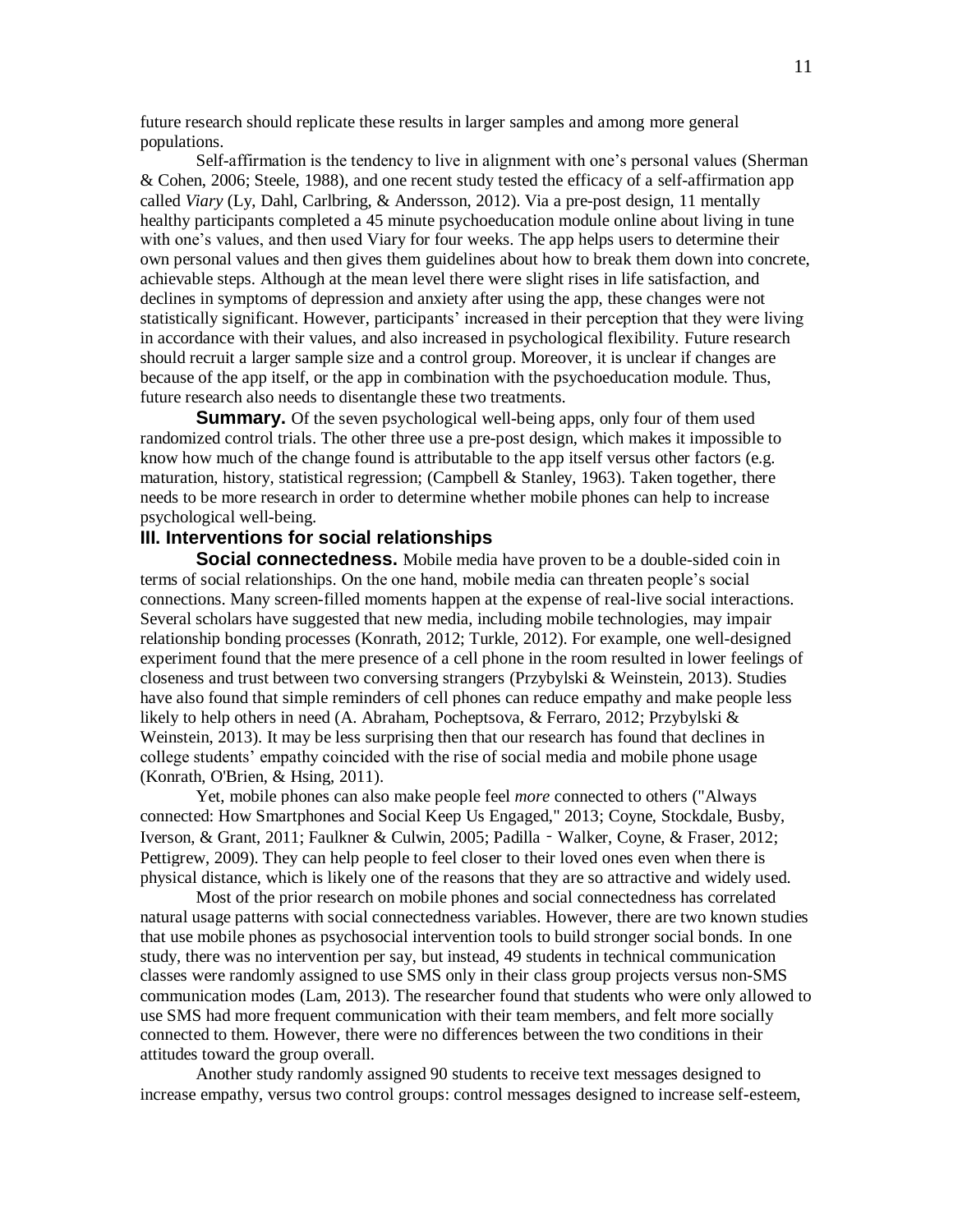and a no-treatment control group [\(Konrath et al., 2014\)](#page-23-11). Using a pre-post experimental design, participants received 6 daily messages for a 14 day period, and then were assessed on a number of empathy-related variables. Participants who received the empathy-building text messages donated more time to someone in need and also had more prosocial motivations for helping. Yet, in selfreport measures, they saw themselves as having *less* empathic traits than control group participants. This is perhaps because the heavy dosage of messages reminded them of how they deviated from the highest standard of kindness. A larger scale randomized control trial is in progress.

**Aggression.** Again mobile technology can be a double-sided coin when it comes to bullying and aggression. Much research finds that new technologies, including mobile phones, can be use to ostracize, humiliate, and bully others, often anonymously and persistently [\(Kowalski, Giumetti, Schroeder, & Lattanner, 2014\)](#page-23-12). Yet, a text-message based bullyingprevention program has also recently been developed [\(DoSomething.org, 2014\)](#page-22-14). The *Bully Text* is a scenario-based text message program in which users experience what it might be like on a first day of school. They are given messages describing a social scenario, for example: "*At your locker you see people looking at their phones and whispering. You notice you have a text. Curious? OPEN IT or IGNORE IT.*" Users then choose a response, and the scenario continues based on their response. The scenarios involve either being a bully, bystander, or victim of bullying, and theoretically this program may help teens to practice responding to such situations. However, to date there is no empirical evidence on its efficacy at reducing bullying attitudes or behaviors.

Only two known studies have examined the efficacy of using text messages to reduce aggressive traits and behaviors [\(Konrath, et al., 2014;](#page-23-11) [Rajabi, Ghasemzadeh, Ashrafpouri, &](#page-25-13)  [Saadat, 2012\)](#page-25-13). In the same study that found that text messages could help to support empathy, the researchers also found that male participants who were trained to be more empathic were less likely to say that it was acceptable to behave aggressively. In addition, in a double-blind 6 month follow-up, participants who received the empathy-building messages were less likely to be verbally aggressive in response to a hostile text message sent from an unknown person [\(Konrath,](#page-23-11)  [et al., 2014\)](#page-23-11).

Another study examined whether cognitive behavior therapy-based messages could help to reduce aggressive traits in high risk boys in Tehran [\(Rajabi, et al., 2012\)](#page-25-13). The researchers randomly assigned 60 young adolescents from a behavior disorders center to receive 2 text messages a day for a 2 month period, or to a control condition (not described in paper). Sample messages included, "*I can leave a place when I get angry*" and "*Others' behavior can have positive reasons*." Participants in the treatment group declined in self-rated aggressive traits, while there were no changes in the control group. However, without knowing more about what exactly the control group experienced, and the procedures for randomization, it is not possible to make strong conclusions about this study.

**Parenting.** It is commonly observed that children do not come with their own instruction manual, and parenting can be stressful and difficult, especially for new parents in the first few years of their child's life. Although there are many apps available that claim to support parents in their childrearing, very few mobile technologies are evidence based. One program that was developed with rigorous scientific standards is the *Estrellita* app, which helps parents to record data and milestones related to their premature infant's development [\(Hirano, Tang, Cheng,](#page-23-13)  [& Hayes, 2012\)](#page-23-13). Although this app was rigorously developed, to date there are no published efficacy data.

Another rigorously developed program, *text4baby*, sends health-related messages to expectant mothers in the hopes that these messages will increase positive health behaviors (e.g. getting immunizations) among mothers [\(Evans, Wallace, & Snider, 2012\)](#page-22-15). One recent pilot study randomly assigned 123 high-risk pregnant women to receive typical prenatal care only or the text4baby messages in additional to prenatal care for the duration of their pregnancy. Participants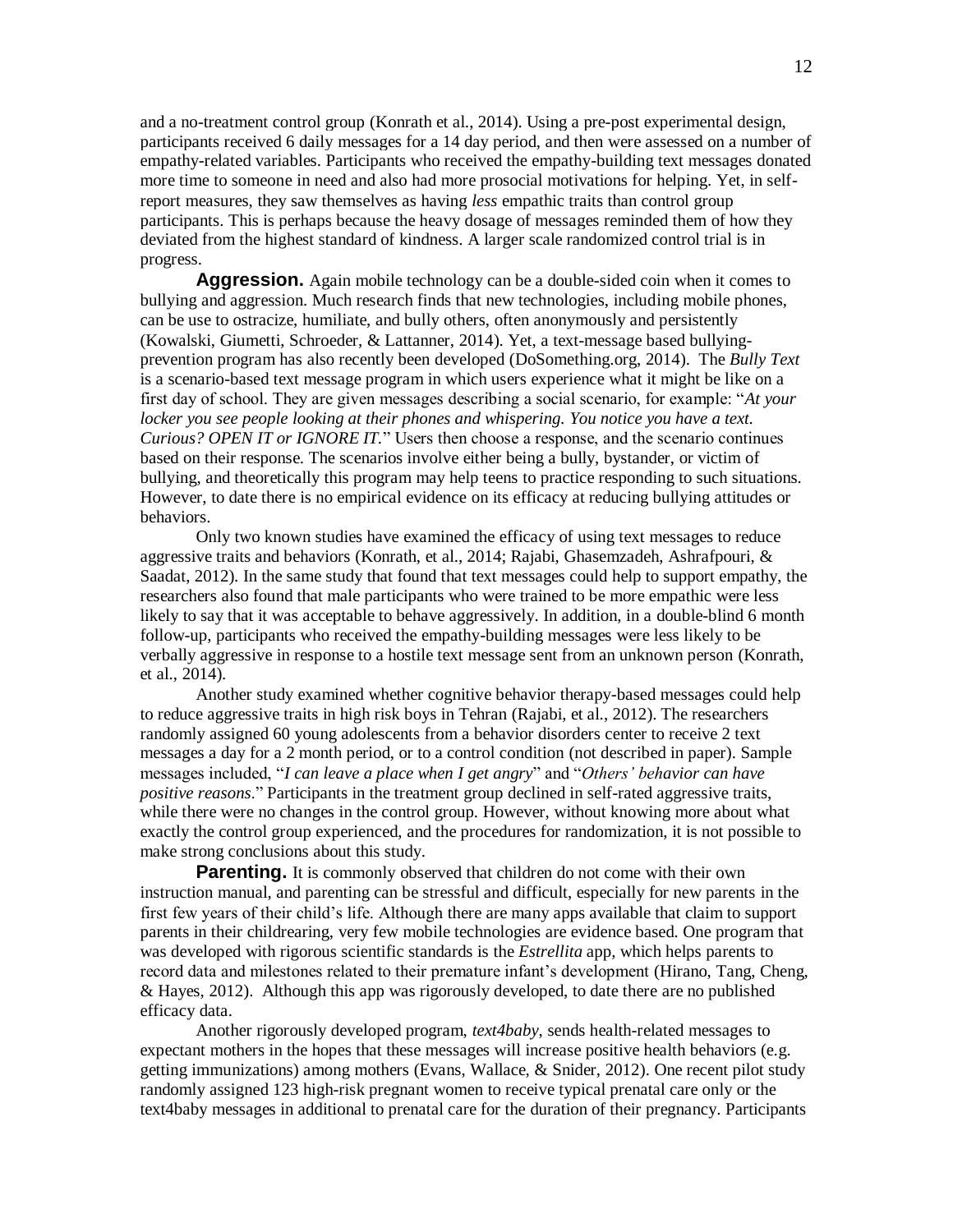in the text4baby condition were almost 3 times more likely to report that they felt more ready to be a mother compared to those who only received traditional prenatal care. However, all other attitudes and behaviors were similar across the two groups (e.g. taking prenatal vitamins, avoiding alcohol, eating healthy foods). Thus, text messages during pregnancy can help pregnant women feel more confident about their readiness to be a parent. Even if this doesn't specifically change other outcomes, it is possible that this could translate into better parenting behaviors and child outcomes, however, more research is needed to test these hypotheses.

One small pilot study compared the efficacy of an evidence based parenting skills program for disruptive children [\(Jones et al., 2013\)](#page-23-14). Participants were 15 low income parents of disruptive children who received either a traditional clinic-based program, *Helping the Noncompliant Child* (HNC), or a smartphone-enhanced version of the program (TE-HNC). HNC has two parts. The first part focuses on establishing positive social interactions and the second teaches parents how to give clear instructions and follow through on them. The smartphone enhancements included skills videos, daily surveys, phone and video calls from clinicians, video feedback of skills practice, and text message reminders. The study found that parents in the smartphone-enhanced (TE-HNC) group were more likely to attend weekly sessions and midweek calls, and were also more likely to complete the home practice requirements compared to the traditional treatment format (HNC). In addition, child behaviors improved more in the smartphone enhanced group compared to the traditional group. However, the small sample size and the fact that there were multiple treatments present in the TE-HNC group make it impossible to determine what exactly caused the results.

In the best available parenting-related study to date, 371 low income mothers of preschoolers who were at high risk for maltreatment participated in a randomized trial of a mobile-enhanced parenting skill intervention [\(Carta, Lefever, Bigelow, Borkowski, & Warren,](#page-21-15)  [2013\)](#page-21-15). Participants were randomly assigned to one of three conditions: a *Planned Activities Training* (PAT) intervention, 2) the same intervention, plus cell phone support (CPAT), or 3) a waitlist control condition. Participants in the PAT and CPAT groups were taught to prevent difficult child behaviors via 10 strategies (e.g. plan activities in advance, give choices, ignore minor misbehavior). Then those in the CPAT group were sent daily individualized text messages, which included a reminder to use specific PAT strategies, queries about the recent use of them, suggestions for free community activities, and supportive messages. They also received a check in phone call once a week. At the 6 month follow up, participants in the CPAT condition used the most PAT strategies, had more objectively observed sensitivity and responsiveness to their children, and had fewer depressive symptoms and lower parental stress. In addition, the children in the CPAT condition had more positive behaviors. However, it is unclear which part of CPAT led to these positive outcomes: the daily text messages or the weekly phone calls. Future studies would need to examine the specific effect of the text messages versus the phone calls in supplementing the parent training.

**Summary.** Six studies (one with two outcomes) used mobile interventions to improve social relationships. Interestingly, nearly all of them exclusively use text messages and every single one of them used a randomized control trial with a control group. Still, the small sample sizes in most of these studies mean that this domain of mobile psychosocial interventions is also still in the pilot testing stage. Future research should continue to explore the potential to use mobile technology to build stronger relationship skills.

#### <INSERT TABLE 2 HERE>

#### **PRACTICAL TIPS FOR GETTING STARTED**

There have been enough mobile-based physical health interventions that there are published guidelines on how to get started [\(Bradbury, Watts, Arden-Close, Yardley, & Lewith,](#page-21-16)  [2013;](#page-21-16) [Heron & Smyth, 2010\)](#page-23-15). Below I combine these techniques into a single step-by-step guide.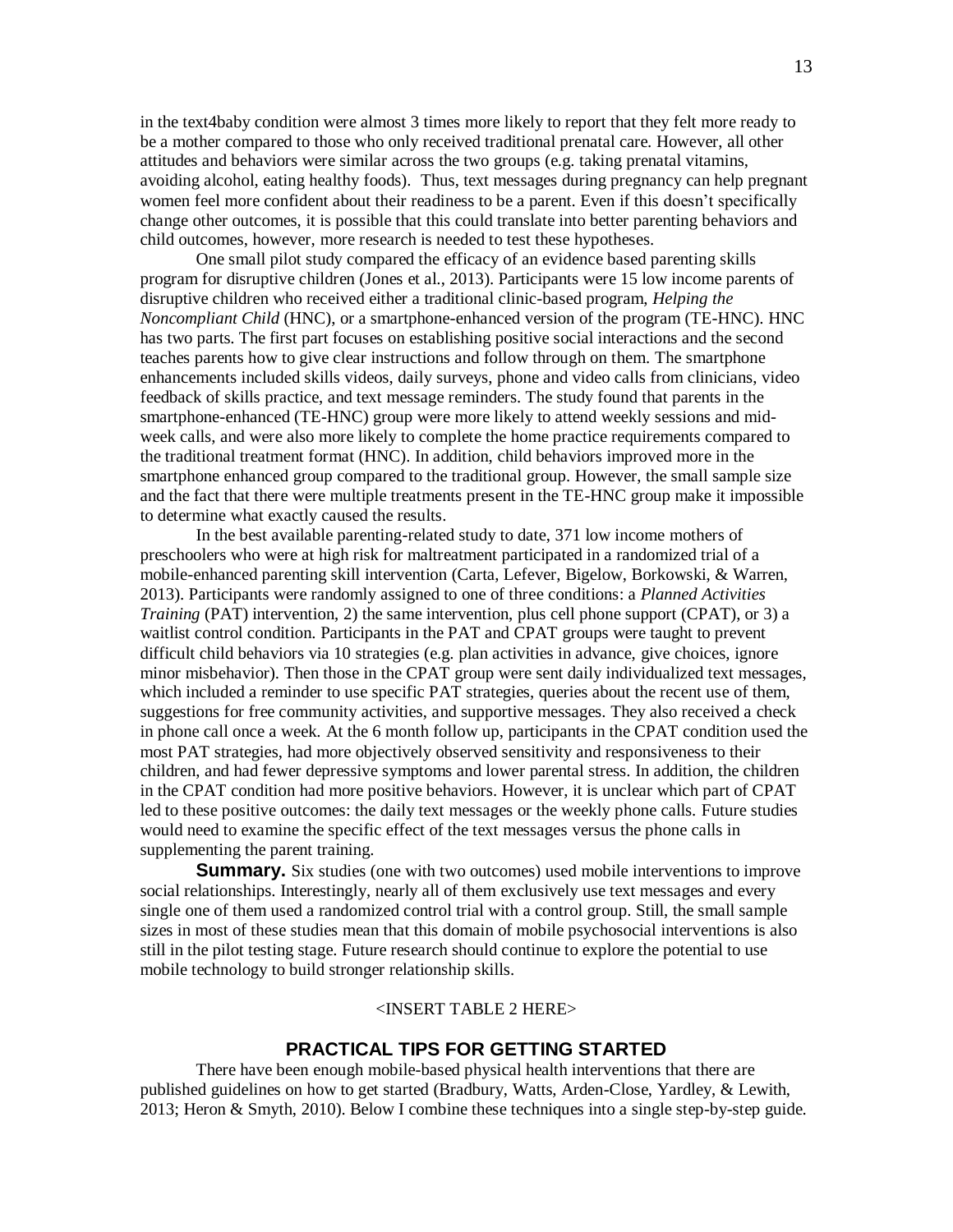# **A) Pre-development phase**

The first step is to identify the target population, and key behaviors for the intervention to target. The target population can help in identifying key behaviors, and/or researchers can use taxonomies of behavior change [\(C. Abraham & Michie, 2008;](#page-21-17) [Michie et al., 2013;](#page-24-12) [Michie, van](#page-24-13)  [Stralen, & West, 2011\)](#page-24-13). Next, researchers should select the mode of delivery that they prefer (i.e. smartphone or text message), keeping in mind the tradeoffs of using one or the other. Researchers should then decide on whether they want quantitative or qualitative outcomes. Often both work well together, because quantitative outcomes are easier to collect, but qualitative outcomes allow researchers to better understand participants' responses. The next step is to identify an appropriate theory to guide the intervention. Research has found that theory-informed interventions have larger effect sizes [\(Webb, Joseph, Yardley, & Michie, 2010\)](#page-25-14).

#### **B) Develop intervention plan or experimental design**

The next phase involves finalizing the practical details of implementation. For example, researchers should decide when to introduce each part of the intervention, how to distribute these parts (e.g. random order), how to assess its efficacy, and so on. They must also decide on the frequency (e.g. once per day) and the duration of the intervention (e.g. two months).

There are a number of specific intervention strategies that can be used, and these are listed below [\(Klasnja & Pratt, 2012\)](#page-23-16):

- *1) Tracking information* 
	- a. Journaling, recording, charting data (e.g. moods).
	- b. Letting participants see their data and usage trends over time.
	- c. Automatic sensing of information (e.g. via mobile phone accelerometer).
- *2) Sending information*
	- a. Direct content (e.g. information, tips, advice, instructions).
	- b. Reminders (e.g. to take a deep breath, to take medication, etc.).
- *3) Involving healthcare providers (in the case of physical or mental health)*
	- a. Remote coaching (e.g. clinicians review patients' data and give feedback).
	- b. Symptom monitoring (e.g. indicators of poor health are flagged and sent to clinicians).
	- c. Automated feedback (e.g. "everything looks okay" or "you should call your doctor").
- *4) Leveraging social influence*
	- a. Adding involvement of participants' close others may make interventions more effective. This could be via social support, competition, or modeling positive behaviors. However, such interventions are very rare.
- *5) Entertainment-based programs*
	- a. As an add on to the direct content portion (e.g. giving news or weather information in addition to tips about quitting smoking).
	- b. As the main intervention (e.g. see gamesforhealth.org).

An appropriate control group is needed for randomized control trials. What will this group receive? Is it fully matched to the treatment group, only differing on the key construct of interest? How will random assignment be determined and implemented so that research team members are blind to participants' condition? (Typically in mobile-based interventions, it is difficult for participants to remain blind to condition.) It's important to imagine the study from the users' perspective. From the consent to the debriefing process, what concerns might participants have (e.g. privacy, confidentiality, too much work, etc.)? How can they be alleviated? It is also important to consider the research team's time, energy, expertise, and available funds, and to cut unnecessary pieces of the intervention. A power analysis should be run to determine an adequate sample size. It is easy to get excited about the potential intervention and try to do too much, especially at the pilot phase. Researchers should think in terms of "must have" versus "should have" versus "could have" versus "would like" features of the intervention and the study.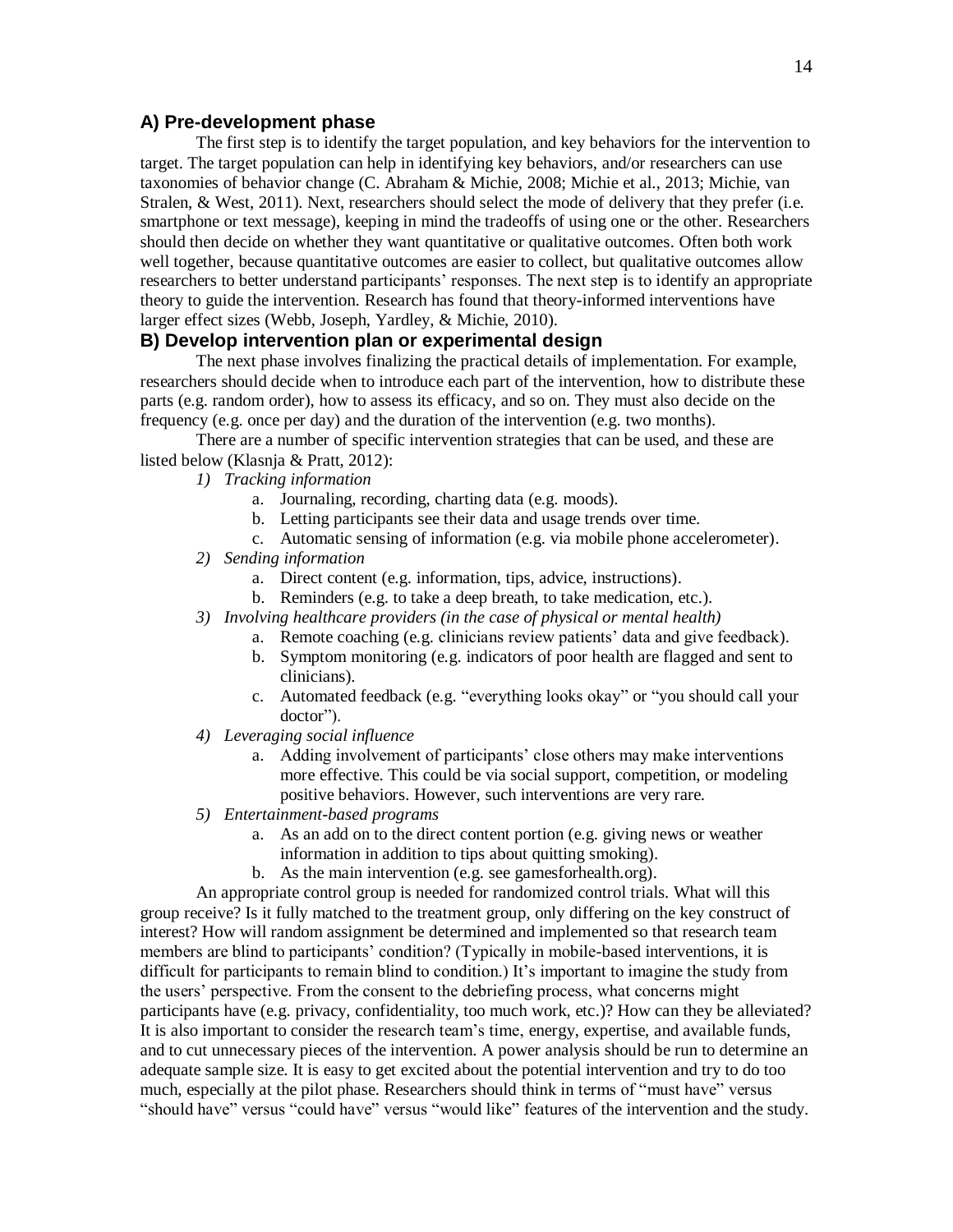There are a number of ways to involve participants in the intervention. For example, participants can choose their preferred frequency and timing of the intervention, or this can be determined by the researcher. In SMS studies, messages can be unidirectional (sent from researcher only) or they can involve some 2-way communication. If the messages are interactive, researchers should determine which components are interactive, and whether there will be automatic feedback or a real person responding to the messages. Some research tailors the interventions to individuals, which may increase their efficacy [\(Fjeldsoe, et al., 2009\)](#page-22-3). Examples of tailoring include using participant's name or demographics (gender, age), having participants write their own messages, and tailoring to their personal goals.

#### **C) User testing**

The goal of the user testing phase is to identify problems with the study, barriers to participation, different potential drop out points, and the optimal frequency and duration of the intervention. Researchers should make changes based on user feedback, and then test the revised intervention on other users until there are few changes to be made.

#### **D) Feasibility or pilot study**

For the initial pilot study, it is best to use objective and validated outcome measures [\(Fjeldsoe, et al., 2009;](#page-22-3) [Heron & Smyth, 2010\)](#page-23-15). Pilot tests can then be refined into larger randomized trials. As can be seen from Table 2, many studies have small sample sizes, making it difficult to detect statistically significant effects [\(Fjeldsoe, et al., 2009\)](#page-22-3).

# **FUTURE DIRECTIONS**

To date, there are only 23 known studies targeting psychosocial outcomes, and of those, only 4 consist of a randomized control trial with a large sample and an unconfounded treatment. Clearly, much work needs to be done to better understand the conditions under which mobilebased interventions can effectively address psychosocial issues.

# **Quality of research studies and interventions**

The vast majority of mental health apps lack scientific evidence for their efficacy [\(Donker, et al., 2013;](#page-22-5) [Gaggioli & Riva, 2013;](#page-22-11) [Mohr, Burns, Schueller, Clarke, & Klinkman,](#page-24-14)  [2013\)](#page-24-14). "Industry has begun developing and marketing behavior intervention technologies for a wide variety of mental health problems. These are frequently brought to market with little or no evaluation of their efficacy or utility" [\(Mohr, et al., 2013\)](#page-24-14), p. 333). Thus, more randomized control trials are needed. In addition, the majority of studies to date have extremely small sample sizes, which limits their ability to find significant effects. Moreover, there is a need for more long-term follow ups after the post-intervention period. Such follow ups are extremely rare (see Table 1), but important in order to determine whether effects last beyond the treatment period [\(Heron & Smyth, 2010\)](#page-23-15). Finally, researchers need to report the results of ecological momentary assessments, most of which are not reported because of complex statistical requirements [\(Heron](#page-23-15)  [& Smyth, 2010\)](#page-23-15).

The quality of the interventions themselves also needs improvement. There are currently no clear standards for developing and implementing these technological interventions, which is especially problematic when working with clinical populations. Interventions need to be manualized and standardized so that they can be more widely disseminated at a high level of quality [\(Heron & Smyth, 2010\)](#page-23-15). Within the domain of mobile-based psychosocial interventions, this chapter is the only known review. There is a need for more reviews, and especially metaanalyses, in order to determine the most effective features of interventions (e.g. whether there are 2-way communication features or not, whether there is any tailoring). With respect to tailoring, for example, some research suggests that tailored interventions are more effective [\(Park, et al.,](#page-24-2)  [2014\)](#page-24-2), whereas others find no clear advantages for tailored interventions [\(Heron & Smyth, 2010\)](#page-23-15). Mobile technology allows for a more personalized tailoring, one that is not based on broad demographic groups (e.g. gender, age) or shallow characteristics (e.g. one's name), but one that is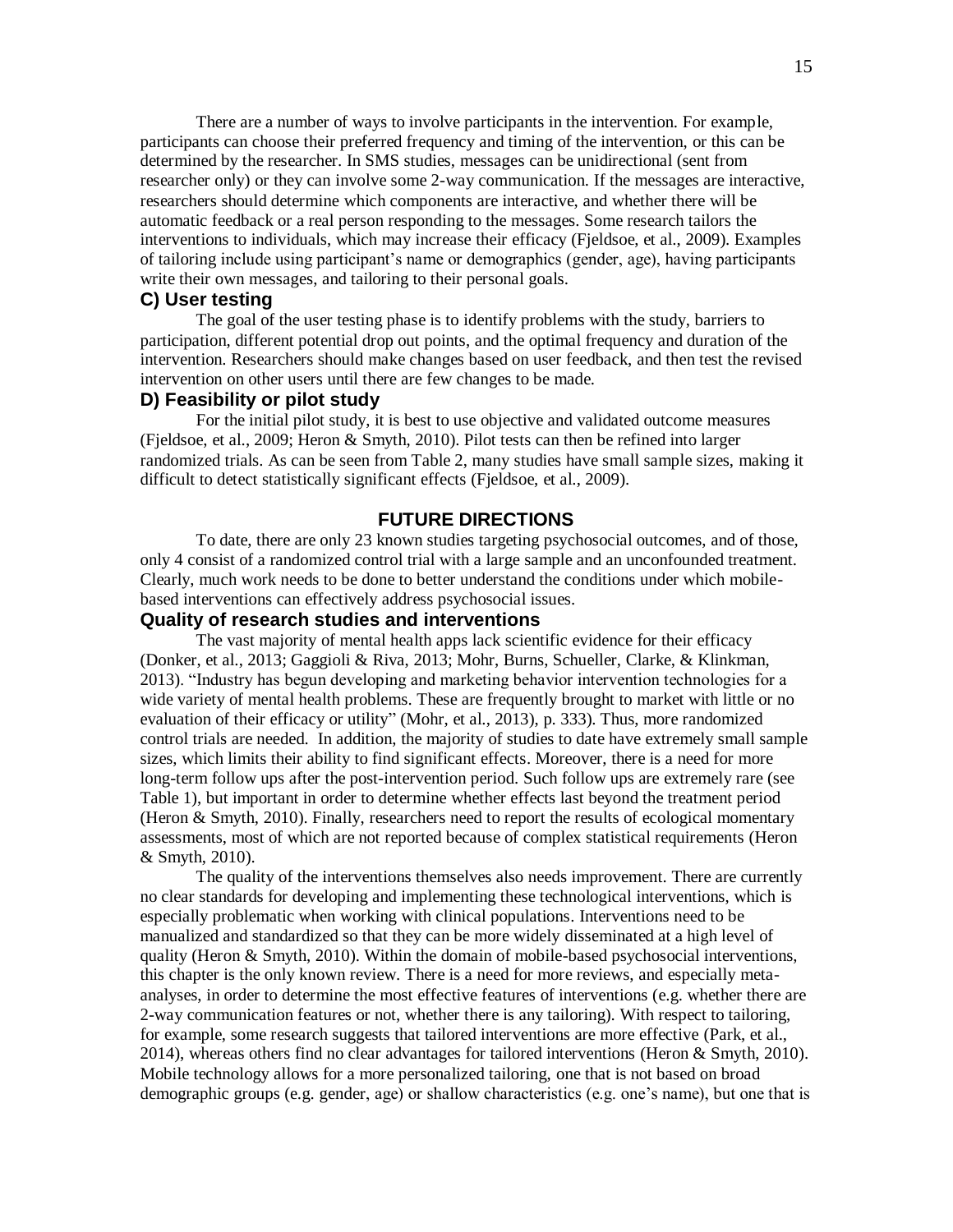based on one's own unique pattern of responding. For example, responsive tailoring based on users' own physiological or mood changes would likely have a higher impact than general tailoring. In any case, studies need to systematically vary the type and timing of tailoring to maximize efficacy.

Dosage levels should also be varied to determine the optimal frequency and duration of intervention messages. If we truly want to take seriously the idea that mobile interventions can help promote mental health and well-being, then we should treat dosage with the same care as pharmaceutical trials do with medications. On that vein, studies should attempt to calculate the cost effectiveness of interventions, both for participants (or patients) and for researchers (or clinicians). How do mobile technology interventions compare to other available treatments in terms of costing money and time? Studies rarely report such information.

There is also a need for comparisons between SMS versus smartphone app interventions, and mobile-alone versus mobile-plus (e.g. paired with therapy) interventions. It is unclear if they are equally efficacious [\(Heron & Smyth, 2010\)](#page-23-15). In addition, there is virtually no research on mechanisms. Most research simply reports that the intervention caused the outcome, without determining why. Ecological momentary assessment data can help with this. For example, perhaps a cognitive behavior therapy intervention delivered by text message is effective for reducing depressive symptoms because it makes participants more likely to socialize with others. **Generalizability of research**

# There needs to be more representative and diverse samples in mobile intervention research (Fjeldsoe et al, 2009), including more diverse cross-cultural samples. People in developing countries have low access to mental health services. Yet there is a relatively high (and growing) penetration of mobile technology in these countries [\(Aggarwal, 2012;](#page-21-18) [Farrington,](#page-22-16)  [Aristidou, & Ruggeri, 2014;](#page-22-16) [Torous, 2013\)](#page-25-15). To date, most mobile-based experiments have been conducted in North America or Europe. There is great potential to use this technology in developing countries, since the programs need not be expensive or technologically sophisticated to be effective [\(Farrington, et al., 2014\)](#page-22-16). However, researchers and practitioners also must consider potential problems (e.g. adaptability to new groups, less education regarding mental health, stigmatization of mental health problems, comorbidities of mental health conditions). There is a need for flexible intervention systems that are "capable of addressing a range of disorders through a range of mobile capabilities and in a range of contexts" (Farrington et al, 2014, p. 4).

There is also a need to generalize to other psychosocial topics. For example, no known studies have used this type of technology to implement more theoretically-focused social science experiments. Much could be learned by using these technologies to better understand general psychological principles. For example, researchers could better understand how cultural beliefs develop and change over time based on changes in context [\(Heine & Lehman, 2004;](#page-22-17) [Oyserman &](#page-24-15)  [Lee, 2007\)](#page-24-15), or the extent to which certain contexts affect what are typically seen as fixed cognitive skills [\(Houben, Nederkoorn, Wiers, & Jansen, 2011;](#page-23-17) [Orr & Weissman, 2011\)](#page-24-16).

# **Technological roadblocks**

Most academic researchers do not have programming experience and do not want to invest time into learning complex computer programs in order to implement mobile-based interventions. Typically they partner with programmers or technology companies in order to implement their desired interventions. This greatly limits the number of researchers who are willing and able to use mobile-based tools. In the early days of internet research, there were similar technological roadblocks. The development of user-friendly internet research portals (e.g. Survey Monkey, Qualtrics) led to a large increase in the number of internet-based studies. Only a few such tools exist to date (see Table 3). The most promising of those is called SurveySignal [\(Hofmann & Patel, 2014\)](#page-23-5). It allows researchers to log onto an easy-to-navigate web portal and specify the frequency and duration of survey messages ("signals") to be sent to participants, for a low price (10 cents per signal). Currently it is limited to collecting survey data via ecological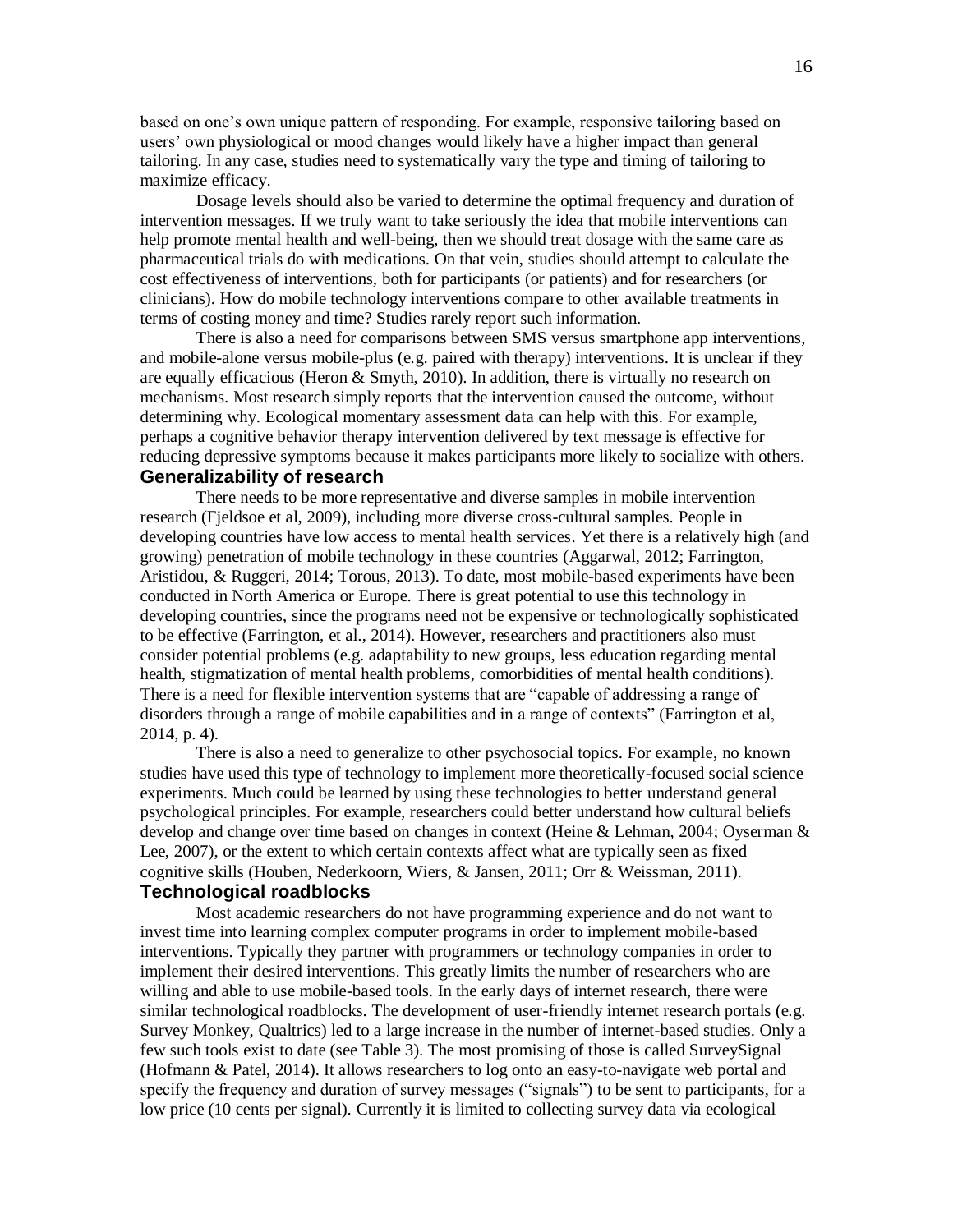momentary assessments, but the company is prototyping ecological momentary *interventions* that could be sent by text message or email. The development of researcher-friendly tools to assist with study implementation and data collection is a necessary next step in the field of mobilebased interventions.

#### <INSERT TABLE 3 HERE>

#### **Conclusion**

Although research on mobile interventions is more established in physical health domains, research on psychosocial outcomes is only emerging. So far, the majority of studies have focused on mental health outcomes, with very few studies moving beyond specific mental health conditions and into psychological wellbeing and strengthening social relationships. Moreover, no known studies have used this type of technology to understand more basic research questions (i.e. those that are designed to increase our understanding of a construct) rather than more applied research questions (i.e. those that are designed to address a specific problem in the real world). In addition, there are very few high quality randomized control trials, and virtually no research in developing nations. Thus, the full potential of mobile technologies in psychosocial domains is yet to be discovered.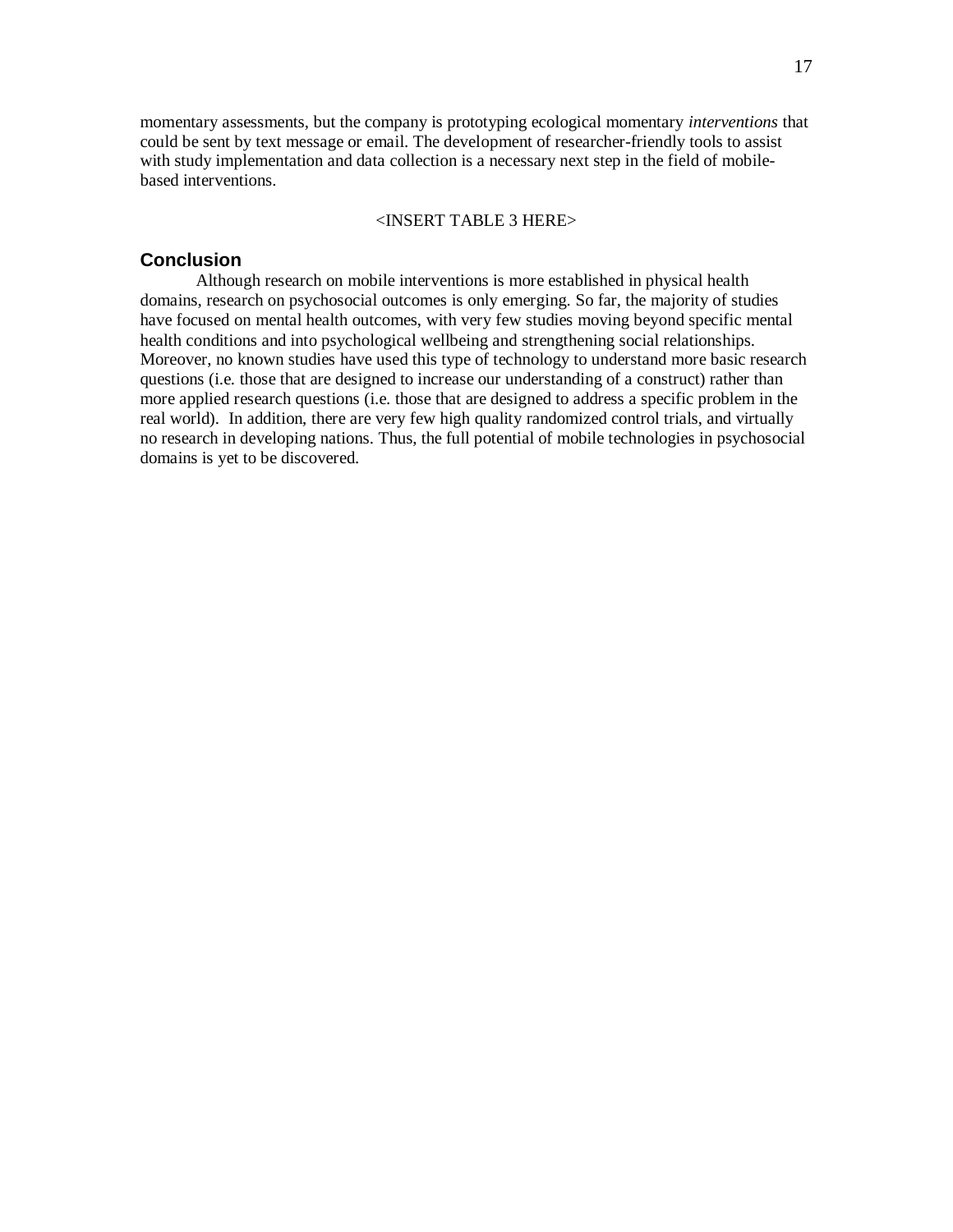| Citation                                               | Number of studies<br>included                                                             | Type of<br>intervention | Location                                                                                  | Intervention<br>period range                     | Follow up<br>assessments                 | Health domains                                                                                          | Results                                                                                                              |
|--------------------------------------------------------|-------------------------------------------------------------------------------------------|-------------------------|-------------------------------------------------------------------------------------------|--------------------------------------------------|------------------------------------------|---------------------------------------------------------------------------------------------------------|----------------------------------------------------------------------------------------------------------------------|
| Cole-Lewis &<br>Kershaw, 2010:<br>review               | 12 studies (RCTs)                                                                         | <b>SMS</b>              | 9 countries (majority<br>European and North<br>America), including 1<br>developing nation | 3 to 12 months                                   | None                                     | Medication adherence,<br>smoking, obesity/<br>physical activity                                         | 89% found positive health change.<br>Very high retention rates (9 with<br>80% plus).                                 |
| Fiordelli et al,<br>$2013$ : review                    | 117 articles: only 1<br>from social<br>sciences (RCTs and<br>pilot studies)               | 49% SMS,<br>6% apps     | Europe (34%), North<br>America (33%)                                                      | Not reported                                     | Not reported                             | Diabetes (21%) and<br>obesity (14%) most<br>commonly studied                                            | 60% found overall positive impacts<br>across all measures; 35% found<br>mixed results (some positive, some<br>null). |
| Fjeldsoe et al,<br>$2009$ : review                     | 14 studies<br>(RCTs or pre post<br>designs)                                               | SMS                     | Majority Europe and<br>North America                                                      | 6 weeks to 12<br>months                          | None                                     | Diabetes, smoking,<br>obesity / physical<br>activity                                                    | 93% found positive health change.                                                                                    |
| Herbert et al,<br>2013: review                         | 7 studies (RCTs or<br>quasi experiments)                                                  | SMS                     | Not reported                                                                              | 11 weeks to 12<br>months                         | None                                     | <b>Diabetes</b>                                                                                         | 67% found positive health change.<br>Very high retention rates (6 with<br>80% plus).                                 |
| Krishna et al,<br>2009: review                         | 25 studies<br>(20 RCTs and 5)<br>controlled trials)                                       | <b>SMS</b>              | 13 countries (majority<br>in Europe and North<br>America)                                 | 3 weeks to 12<br>months<br>(average 6<br>months) | None                                     | Diabetes, smoking,<br>HIV/AIDS, physical<br>activity                                                    | 84% found positive health change.                                                                                    |
| Liang et al,<br>2011: meta-<br>analysis                | 22 studies (11<br>RCTs, 7 pre-post, 2<br>quasi-experiments,<br>2 randomized<br>crossover) | <b>SMS</b>              | Not reported                                                                              | 3 months to 12<br>months                         | None                                     | Diabetes (blood<br>glucose control)                                                                     | Overall, average reduction in blood<br>glucose (declines present in 86% of<br>studies).                              |
| Militello et al,<br>2012: review                       | 7 studies of<br>children and<br>adolescents (RCTs)                                        | <b>SMS</b>              | Majority Europe and<br>North America                                                      | 2 weeks to 12<br>months                          | None                                     | Medication adherence,<br>smoking, physical<br>activity, diabetes                                        | 71% positive health change.                                                                                          |
| Park, Howie-<br>Esquivel, &<br>Dracup, 2014:<br>review | 29 studies<br>(RCTs and pilot<br>studies)                                                 | SMS                     | Majority Europe and<br>North America                                                      | up to 14<br>months                               | 1 study with<br>follow up<br>assessments | Medication adherence<br>specifically. Most<br>common diseases were<br>HIV/AIDS, diabetes,<br>and asthma | 62% found positive results.                                                                                          |
| Shaw &<br>Bosworth, 2012:<br>review                    | 14 studies (RCTs)<br>and quasi-<br>experiments)                                           | SMS                     | 7 countries (36%)<br>Europe, 36% North<br>America)                                        | 2 weeks to 12<br>months                          | None                                     | Weight loss, diet, or<br>exercise                                                                       | 79% found positive results.                                                                                          |
| Whittaker et al,<br>$2009$ : review                    | 4 studies (RCTs)<br>and quasi-<br>experiments)                                            | <b>SMS</b>              | 4 countries (75%)<br>Europe)                                                              | 6 weeks                                          | 6 months to 12<br>months                 | Smoking cessation                                                                                       | 100% found short-term self-<br>reported results. Long-term results<br>mixed.                                         |

Table 1. *Summary of review articles on mobile based physical health outcomes*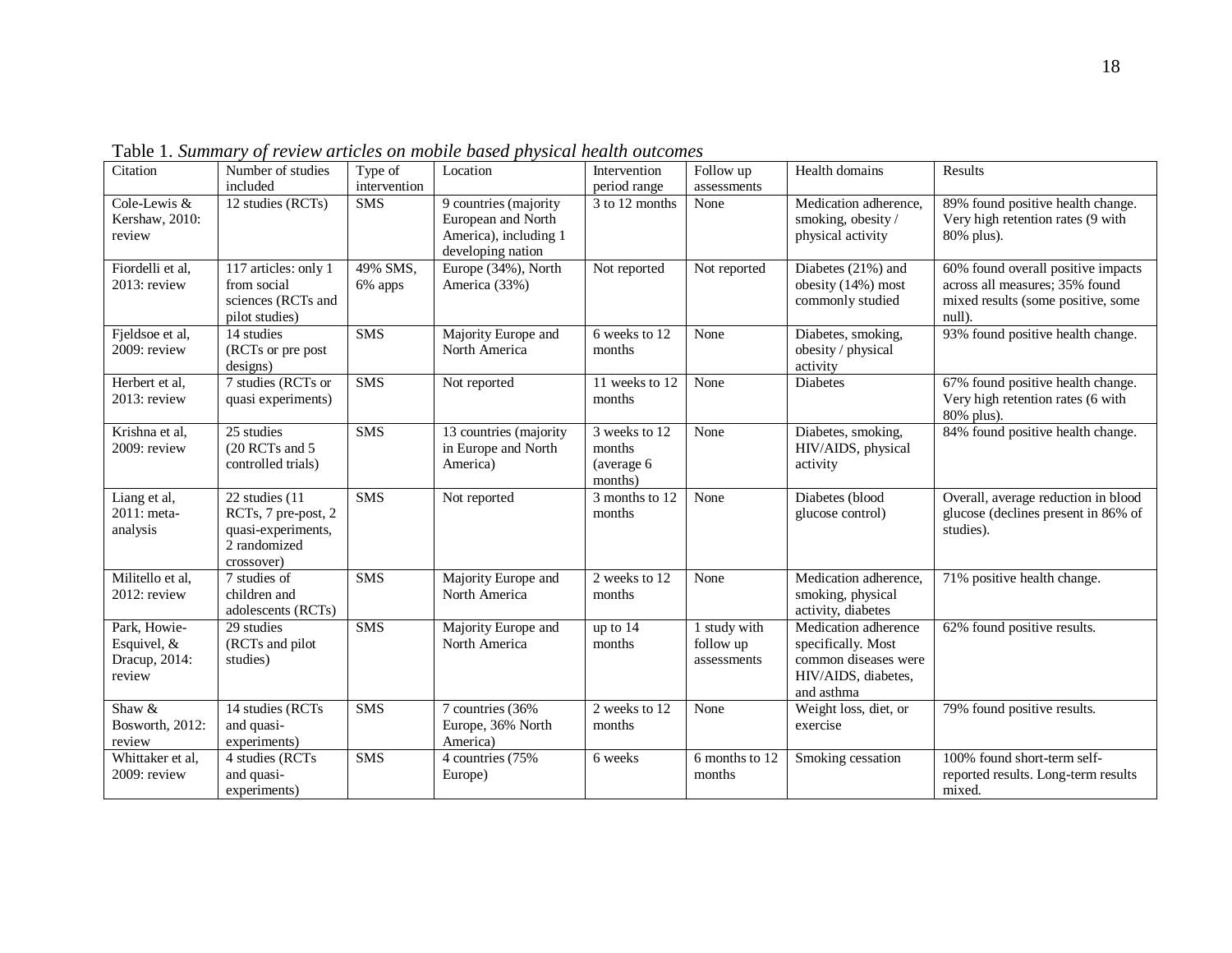| Citation                     | General<br>Domain              | Specific<br>Domain | Interventi<br>on Mode | Study<br>Design     | Results                                                                                                                                                                                                          | Sample<br>size | Control<br>group | Confounded<br>with other<br>treatments |
|------------------------------|--------------------------------|--------------------|-----------------------|---------------------|------------------------------------------------------------------------------------------------------------------------------------------------------------------------------------------------------------------|----------------|------------------|----------------------------------------|
| Kauer et al.<br>2012         | Mental Health                  | Depression         | App                   | <b>RCT</b>          | emotional awareness<br>$\downarrow$ depressive symptoms<br>$=$ rumination                                                                                                                                        | Large          | Yes              | N <sub>o</sub>                         |
| Burns et al.<br>2011         | Mental Health                  | Depression         | App                   | Pre-post            | $\downarrow$ depressive symptoms<br>, anxiety                                                                                                                                                                    | Small          | N <sub>o</sub>   | Yes                                    |
| Watts et al.<br>2013         | Mental Health                  | Depression         | App                   | <b>RCT</b>          | depressive symptoms                                                                                                                                                                                              | Small          | No               | Yes                                    |
| Aguilera &<br>Munoz,<br>2011 | Mental Health                  | Depression         | <b>SMS</b>            | Pre-post            | $=$ depressive symptoms                                                                                                                                                                                          | Small          | No               | Yes                                    |
| Dennis &<br>O'Toole,<br>2014 | <b>Mental Health</b>           | Anxiety            | App                   | <b>RCT</b>          | self-reported and observed anxiety<br>↓ self-reported and observed stress regulation during stressful<br>laboratory task<br>$\downarrow$ threat bias in longer treatment group (45 minutes versus 25<br>minutes) | Medium         | Yes              | $\overline{No}$                        |
| Enock et al.<br>2014         | Mental Health                  | Anxiety            | App                   | <b>RCT</b>          | $\downarrow$ depressive symptoms<br>$\downarrow$ anxiety<br>$\downarrow$ social anxiety<br>threat bias                                                                                                           | Large          | Yes              | N <sub>o</sub>                         |
| Pijnenborg<br>et al, 2010    | Mental Health                  | Schizophrenia      | <b>SMS</b>            | Quasi<br>experiment | ↑ treatment goals achieved, but did not maintain in follow up period                                                                                                                                             | Medium         | Yes              | Yes                                    |
| Granholm<br>et al, 2012      | Mental Health                  | Schizophrenia      | <b>SMS</b>            | Pre-post            | medication adherence<br>↑ socialization behaviors<br>auditory hallucinations                                                                                                                                     | Large          | No               | N <sub>o</sub>                         |
| Ben-Zeev<br>et al, 2014      | Mental Health                  | Schizophrenia      | App                   | Pre-post            | $\downarrow$ schizophrenia symptoms<br>$\downarrow$ depressive symptoms<br>$=$ insomnia symptoms<br>$=$ beliefs about use of medication (high at baseline)                                                       | Medium         | No               | $\overline{No}$                        |
| Parks et al,<br>2013         | Well-being                     | Happiness          | App                   | Pre-post            | ↑ happiness and positive mood<br>$=$ long-term mood, mental health, satisfaction with life, gratitude                                                                                                            | Large          | No               | N <sub>o</sub>                         |
| Runyan et<br>al, 2014        | Well-being                     | Gratitude          | App                   | <b>RCT</b>          | ↑ stable and positive mood                                                                                                                                                                                       | Large          | Yes              | N <sub>o</sub>                         |
| Morris et<br>al, 2010        | Well-being                     | Self-<br>awareness | App                   | Pre-post            | ↑ stress regulation (qualitative)                                                                                                                                                                                | Small          | N <sub>o</sub>   | Yes                                    |
| Runyan et<br>al, 2013        | $\overline{\text{Well-being}}$ | Self-<br>awareness | App                   | <b>RCT</b>          | self awareness of time use<br>$\uparrow$ studying time                                                                                                                                                           | Medium         | Yes              | N <sub>o</sub>                         |

Table 2. *Summary of psychosocial intervention studies*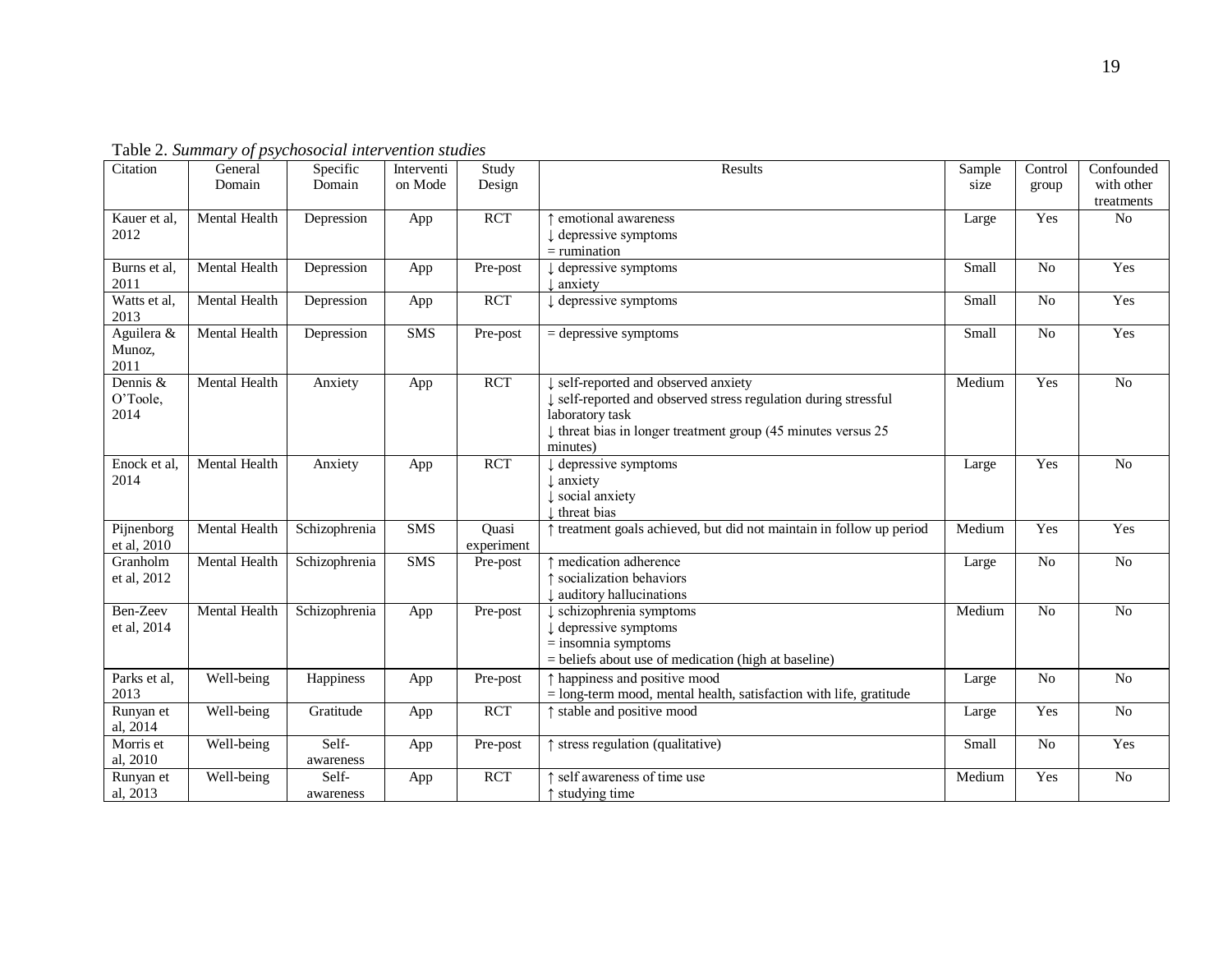| Chittaro &<br>Vianello,<br>2014 | Well-being              | Mindfulness                           | App                           | Within<br>subjects<br><b>RCT</b> | ↑ ability to separate self from negative thoughts                                                                                                      | Medium | Yes            | N <sub>o</sub> |
|---------------------------------|-------------------------|---------------------------------------|-------------------------------|----------------------------------|--------------------------------------------------------------------------------------------------------------------------------------------------------|--------|----------------|----------------|
| Villani et<br>al, 2012;<br>2013 | Well-being              | <b>Stress</b><br>regulation           | App                           | <b>RCT</b>                       | state anxiety<br>$\uparrow$ coping skills                                                                                                              | Small  | Yes            | N <sub>o</sub> |
| Ly et al,<br>2012               | Well-being              | Self-<br>affirmation                  | App                           | Pre-post                         | ↑ value alignment<br>↑ psychological flexibility<br>$=$ life satisfaction<br>$=$ depressive symptoms<br>$=$ anxiety symptoms                           | Small  | N <sub>o</sub> | Yes            |
| Lam, 2013                       | Social<br>Relationships | Social<br>connectedness               | <b>SMS</b>                    | <b>RCT</b>                       | ↑ social connectedness feelings<br>$=$ attitudes toward group in general                                                                               | Small  | Yes            | N <sub>o</sub> |
| Konrath et<br>al, 2014          | Social<br>Relationships | Empathy and<br>prosocial<br>behavior  | <b>SMS</b>                    | <b>RCT</b>                       | ↑ time donated to help needy person<br>↑ prosocial motivations for helping<br>↓self-reported empathic traits                                           | Small  | Yes            | No             |
| Konrath et<br>al, 2014          | Social<br>Relationships | Aggressive<br>beliefs and<br>behavior | <b>SMS</b>                    | <b>RCT</b>                       | laggressive beliefs in males<br>Laggressive behavior 6 months later                                                                                    | Small  | Yes            | $\rm No$       |
| Rajabi et al,<br>2014           | Social<br>Relationships | Aggressive<br>traits                  | <b>SMS</b>                    | <b>RCT</b>                       | laggressive traits                                                                                                                                     | Small  | Yes            | N <sub>o</sub> |
| Evans et al,<br>2012            | Social<br>Relationships | Parenting                             | <b>SMS</b>                    | <b>RCT</b>                       | ↑ feel ready to be a mother<br>$=$ other prenatal health behaviors (e.g. prenatal vitamins, alcohol use,<br>healthy foods)                             | Large  | Yes            | No             |
| Jones et al,<br>2014            | Social<br>Relationships | Parenting                             | App /<br><b>SMS</b><br>hybrid | <b>RCT</b>                       | attendance and participation in treatment program<br>completion of daily home practice sessions<br>positive child behaviors                            | Small  | Yes            | Yes            |
| Carta et al,<br>2013            | Social<br>Relationships | Parenting                             | <b>SMS</b>                    | <b>RCT</b>                       | planned parenting strategies<br>observed parental sensitivity and responsiveness<br>depressive symptoms<br>parental stress<br>positive child behaviors | Large  | Yes            | Yes            |

*↑ indicates an increase; = indicates no change; ↓indicates a decrease. RCT indicates randomized control trial. Samples sizes are considered small with <30 per condition, medium with between 30 to 50 per condition, and large with 50+ per condition.*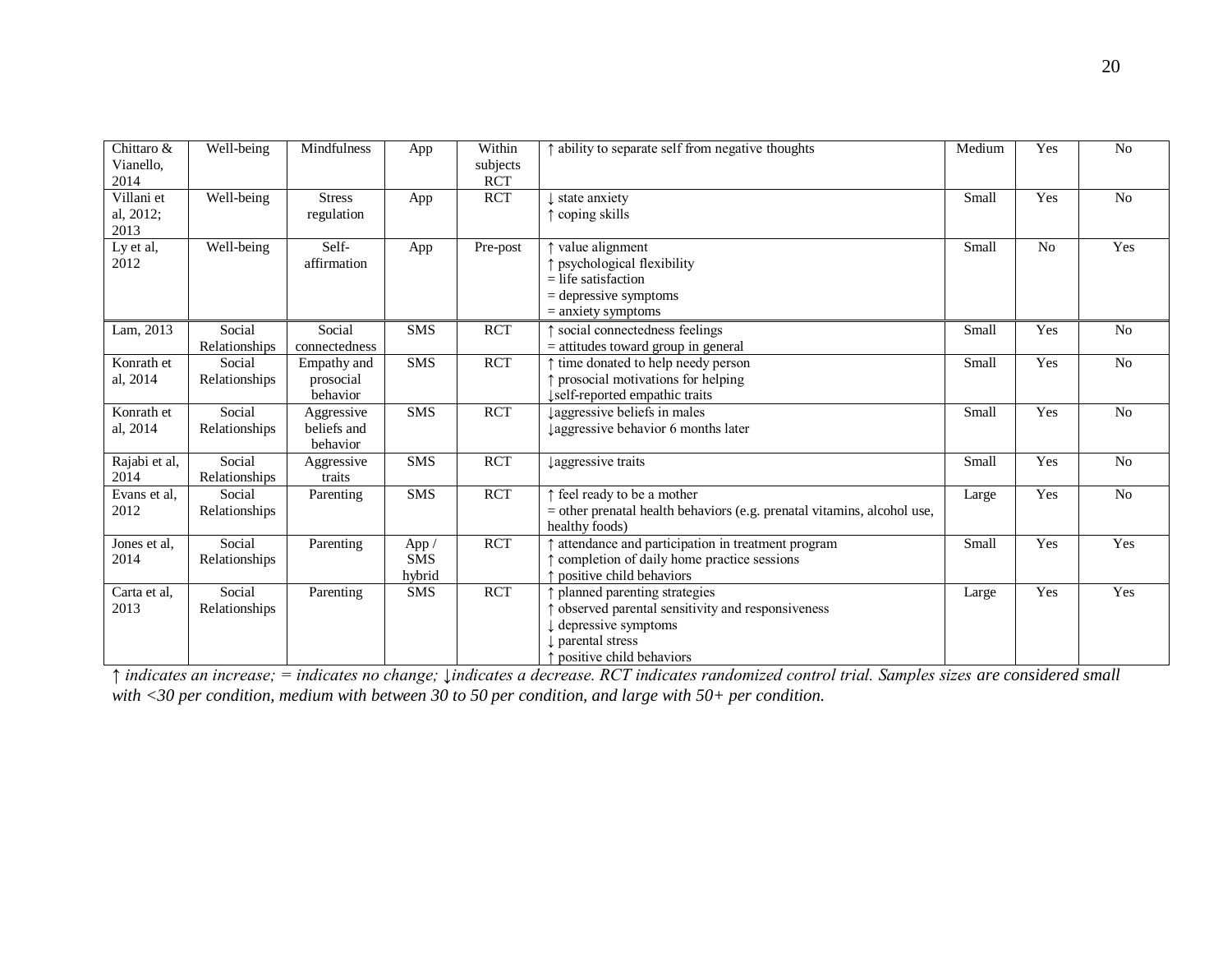| Name and Source       | Type               | Description                                                                                                                              | Programming              | Must User | Cost                   |
|-----------------------|--------------------|------------------------------------------------------------------------------------------------------------------------------------------|--------------------------|-----------|------------------------|
|                       |                    |                                                                                                                                          | <b>Experience Needed</b> | Download? |                        |
| SurveySignal          | Programmable       | Program sends participants SMS with surveys accessible by clicking web                                                                   | No, but prior            | No        | 10 cents               |
| (Hofmann & Patel.     | <b>SMS</b> for EMA | links. Researchers can select the frequency (number of times per day),                                                                   | experience creating      |           | per signal             |
| 2014)                 | survey data        | specific times, and duration (number of days) of these surveys, and the                                                                  | internet surveys is      |           | (message)              |
|                       | collection         | system pairs with familiar survey programs (e.g. Qualtrics, Survey                                                                       | desirable.               |           |                        |
|                       |                    | Monkey) to seamlessly integrate EMA with survey data collection.<br>Disadvantages: 1) researchers cannot send text messages only, 2) no  |                          |           |                        |
|                       |                    | randomization to different treatment conditions is currently possible.                                                                   |                          |           |                        |
| MyExperience          | App; can send      | Mix of direct sensing and self-report data, e.g. 50 smartphone sensors that                                                              | Yes, should be           | Yes       | Free                   |
| http://myexperienc    | <b>SMS</b>         | can interact with the participant (e.g. GPS, motion sensors, usage data).                                                                | comfortable              |           |                        |
| e.wikispaces.com      | messages           | Researchers can program specific actions (e.g. SMS messages) based on                                                                    | programming.             |           |                        |
|                       |                    | sensed events.                                                                                                                           |                          |           |                        |
| PsychLog              | App                | Allows researchers to collect real-time psychophysiological data (e.g.                                                                   | Yes, should be           | Yes       | Free                   |
| (Gaggioli et al.,     |                    | heart rate data from ECGs) in addition to self-report data.                                                                              | comfortable              |           | (open)                 |
| 2013)                 |                    |                                                                                                                                          | programming.             |           | source)                |
| http://sourceforge.   |                    |                                                                                                                                          |                          |           |                        |
| net/projects/psychl   |                    |                                                                                                                                          |                          |           |                        |
| og<br>iHabit          |                    |                                                                                                                                          | No, but researchers      | Yes       |                        |
| (Runyan et al,        | App (iOS)          | Allows researchers to easily collect EMA data on participants'<br>smartphones. Researchers can select the frequency (number of times per | must purchase            |           | $$2,200+$<br>for basic |
| 2013)                 |                    | day), specific times, duration (number of days), and response type (e.g.                                                                 | survey creation          |           | surveys                |
| http://ihabit4life.co |                    | text entry, multiple choice). Data are uploaded when wireless connection                                                                 | support.                 |           | with                   |
| m/aboutapp.html       |                    | available.                                                                                                                               |                          |           | small                  |
|                       |                    |                                                                                                                                          |                          |           | sample                 |
|                       |                    |                                                                                                                                          |                          |           | size                   |
| Purple Robot          | App                | A flexible open-source tool designed for mobile-based interventions and                                                                  | Yes, should be           | Yes       | Free                   |
| toolkit               | (Android)          | data collection. Can access accelerometer, device information (e.g.                                                                      | comfortable              |           | (open)                 |
| http://cbits.northw   |                    | running apps), location, communication patterns (e.g. phone calls, text                                                                  | programming.             |           | source)                |
| estern.edu/#!/page    |                    | messages)                                                                                                                                |                          |           |                        |
| PurpleRobotOpen       |                    |                                                                                                                                          |                          |           |                        |
| Source                |                    |                                                                                                                                          |                          |           |                        |

Table 3. *Resources to help researchers develop and implement their own psychosocial interventions*

*\*Note: All of these resources are smartphone-based. EMA = ecological momentary assessment. There are currently no known published psychosocial intervention studies using any of these tools. See also Conner (2013). Experience sampling and ecological momentary assessment*  with mobile phones. Retrieved from http://www.otago.ac.nz/psychology/otago047475.pdf.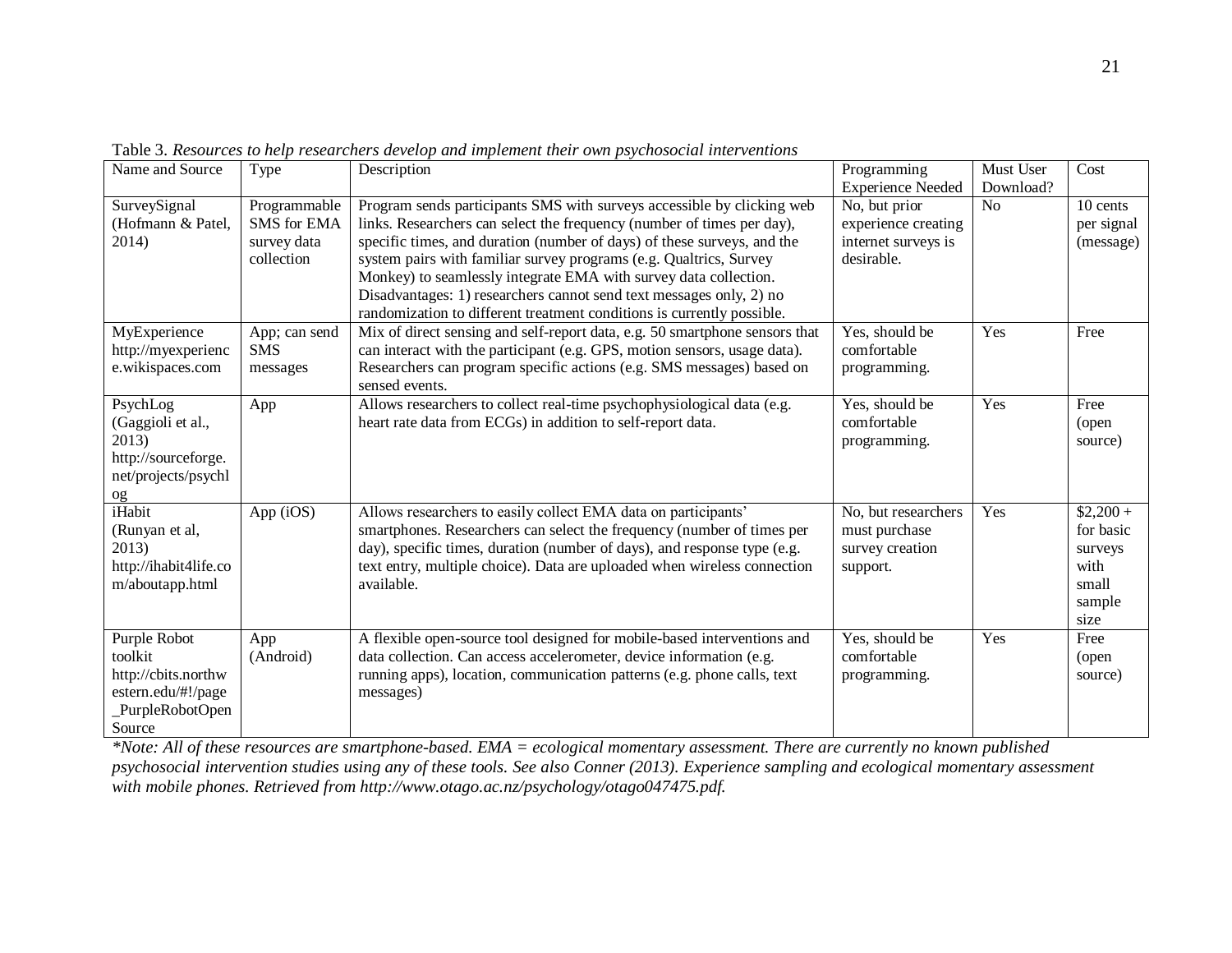#### **REFERENCES**

- <span id="page-21-13"></span>Abraham, A., Pocheptsova, A., & Ferraro, R. (2012). The effect of mobile phone use on prosocial behavior. *Unpublished manuscript*.
- <span id="page-21-17"></span>Abraham, C., & Michie, S. (2008). A taxonomy of behavior change techniques used in interventions. *Health Psychology, 27*(3), 379.
- <span id="page-21-18"></span>Aggarwal, N. K. (2012). Applying mobile technologies to mental health service delivery in South Asia. *Asian journal of psychiatry, 5*(3), 225-230.
- <span id="page-21-6"></span>Aguilera, A., & Muñoz, R. F. (2011). Text messaging as an adjunct to CBT in low-income populations: A usability and feasibility pilot study. *Professional Psychology: Research and Practice, 42*(6), 472.
- <span id="page-21-14"></span>Always connected: How Smartphones and Social Keep Us Engaged. (2013). *International Data Corporation, Sponsored by Facebook*. Retrieved from https://fbpublic.app.box.com/s/3iq5x6uwnqtq7ki4q8wk
- <span id="page-21-7"></span>Bar-Haim, Y., Lamy, D., Pergamin, L., Bakermans-Kranenburg, M. J., & van IJzendoorn, M. H. (2007). Threat-related attentional bias in anxious and nonanxious individuals: a metaanalytic study. *Psychological Bulletin, 133*(1), 1.
- <span id="page-21-1"></span>Bauer, S., Percevic, R., Okon, E., Meermann, R., & Kordy, H. (2003). Use of text messaging in the aftercare of patients with bulimia nervosa. *European Eating Disorders Review, 11*(3), 279-290.
- <span id="page-21-8"></span>Beard, C., Sawyer, A. T., & Hofmann, S. G. (2012). Efficacy of attention bias modification using threat and appetitive stimuli: A meta-analytic review. *Behavior Therapy, 43*(4), 724-740.
- <span id="page-21-9"></span>Ben-Zeev, D., Brenner, C. J., Begale, M., Duffecy, J., Mohr, D. C., & Mueser, K. T. (2014). Feasibility, Acceptability, and Preliminary Efficacy of a Smartphone Intervention for Schizophrenia. *Schizophrenia bulletin*, sbu033.
- <span id="page-21-5"></span>Berry, R. R., & Lai, B. (2014). The Emerging Role of Technology in Cognitive–Behavioral Therapy for Anxious Youth: A Review. *Journal of Rational-Emotive & Cognitive-Behavior Therapy*, 1-10.
- <span id="page-21-16"></span>Bradbury, K., Watts, S., Arden-Close, E., Yardley, L., & Lewith, G. (2013). Developing Digital Interventions: A Methodological Guide. *Evidence-Based Complementary and Alternative Medicine*.
- <span id="page-21-12"></span>Brown, K. W., Ryan, R. M., & Creswell, J. D. (2007). Mindfulness: Theoretical foundations and evidence for its salutary effects. *Psychological Inquiry, 18*(4), 211-237.
- <span id="page-21-4"></span>Burns, M. N., Begale, M., Duffecy, J., Gergle, D., Karr, C. J., Giangrande, E., et al. (2011). Harnessing context sensing to develop a mobile intervention for depression. *Journal of medical Internet research, 13*(3).
- <span id="page-21-10"></span>Campbell, D., & Stanley, J. (1963). *Experimental and quasi-experimental designs for research*. Chicago, IL: Rand-McNally.
- <span id="page-21-15"></span>Carta, J. J., Lefever, J. B., Bigelow, K., Borkowski, J., & Warren, S. F. (2013). Randomized trial of a cellular phone-enhanced home visitation parenting intervention. *Pediatrics, 132*(Supplement 2), S167-S173.
- <span id="page-21-0"></span>Center, P. (2012). [http://pewinternet.org/Commentary/2012/February/Pew-Internet-Mobile.aspx.](http://pewinternet.org/Commentary/2012/February/Pew-Internet-Mobile.aspx)
- <span id="page-21-3"></span>Chang, B. L., Bakken, S., Brown, S. S., Houston, T. K., Kreps, G. L., Kukafka, R., et al. (2013). Bridging the digital divide: reaching vulnerable populations. *Journal of the American Medical Informatics Association, 11*(6), 448-457.
- <span id="page-21-11"></span>Chittaro, L., & Vianello, A. (2014). Computer-supported mindfulness: Evaluation of a mobile thought distancing application on naive meditators. *International Journal of Human-Computer Studies, 72*(3), 337-348.
- <span id="page-21-2"></span>Cole-Lewis, H., & Kershaw, T. (2010). Text messaging as a tool for behavior change in disease prevention and management. *Epidemiologic reviews, 32*(1), 56-69.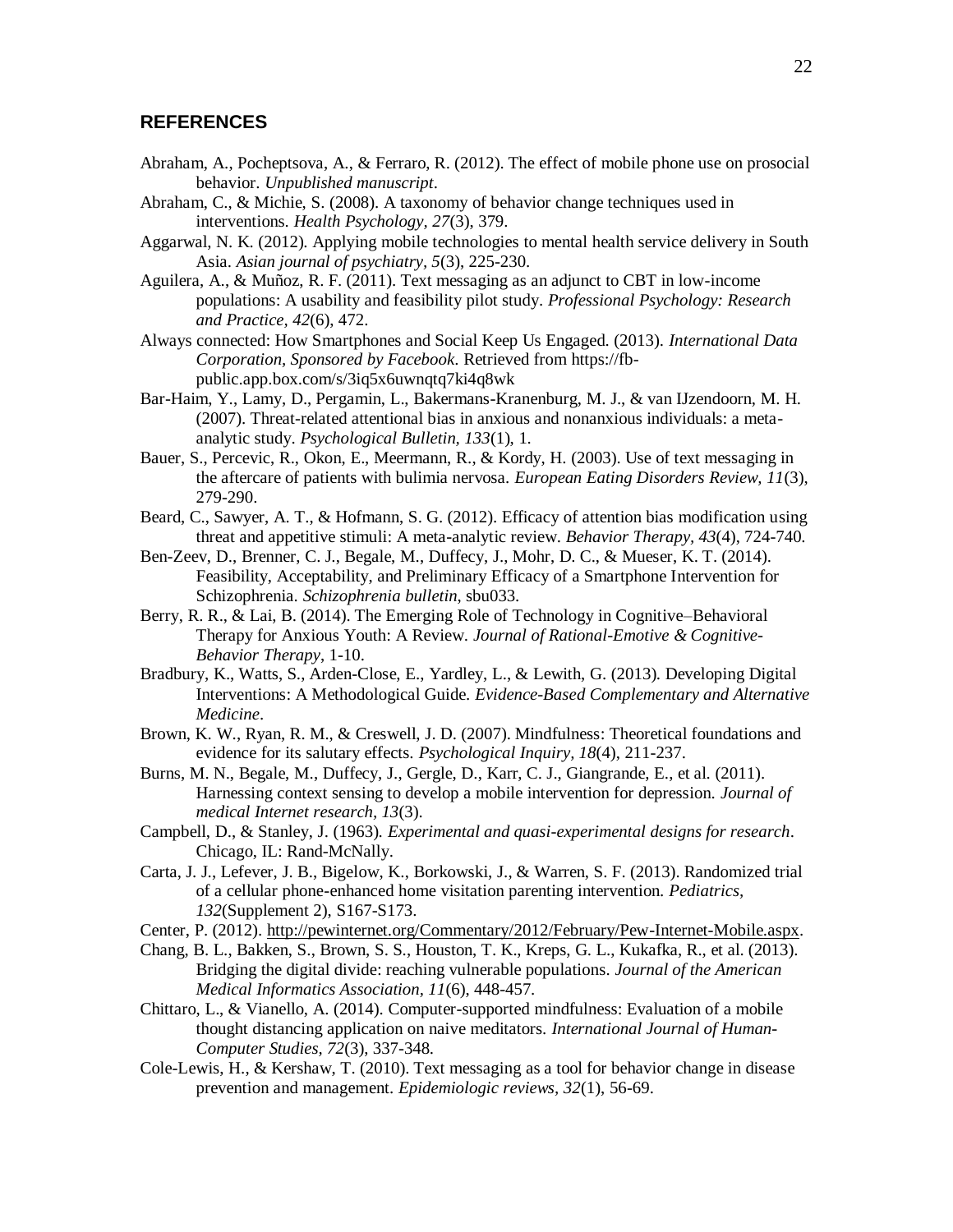- <span id="page-22-12"></span>Coyne, S. M., Stockdale, L., Busby, D., Iverson, B., & Grant, D. M. (2011). "I luv u:)!": A Descriptive Study of the Media Use of Individuals in Romantic Relationships. *Family Relations, 60*(2), 150-162.
- <span id="page-22-9"></span>Dennis, T. A., & O'Toole, L. J. (2014). Mental Health on the Go Effects of a Gamified Attention-Bias Modification Mobile Application in Trait-Anxious Adults. *Clinical Psychological Science*, 2167702614522228.
- <span id="page-22-0"></span>Dey, A. K., Wac, K., Ferreira, D., Tassini, K., Hong, J.-H., & Rojas, J. (2011). Getting closer: an empirical investigation of the proximity of user to their smart phones. *Ubicomp*, 163-172.
- <span id="page-22-5"></span>Donker, T., Petrie, K., Proudfoot, J., Clarke, J., Birch, M.-R., & Christensen, H. (2013). Smartphones for smarter delivery of mental health programs: A systematic review. *Journal of medical Internet research, 15*(11).
- <span id="page-22-14"></span>DoSomething.org. (2014). Anti-Bullying Text Message Campaign. Retrieved April 25, 2014, from https:/[/www.dosomething.org/node/730939](http://www.dosomething.org/node/730939)
- <span id="page-22-10"></span>Enock, P. M., Hofmann, S. G., & McNally, R. J. (2014). Attention Bias Modification Training Via Smartphone to Reduce Social Anxiety: A Randomized, Controlled Multi-Session Experiment. *Cognitive Therapy and Research, 38*(2), 200-216.
- <span id="page-22-18"></span><span id="page-22-15"></span>Evans, W. D., Wallace, J. L., & Snider, J. (2012). Pilot evaluation of the text4baby mobile health program. *BMC public health, 12*(1), 1031.
- <span id="page-22-16"></span>Farrington, C., Aristidou, A., & Ruggeri, K. (2014). mHealth and global mental health: still waiting for the mH2 wedding? *Globalization and health, 10*(1), 17.
- <span id="page-22-13"></span>Faulkner, X., & Culwin, F. (2005). When fingers do the talking: a study of text messaging. *Interacting with computers, 17*(2), 167-185.
- <span id="page-22-2"></span>Fiordelli, M., Diviani, N., & Schulz, P. J. (2013). Mapping mHealth research: a decade of evolution. *Journal of medical Internet research, 15*(5).
- <span id="page-22-3"></span>Fjeldsoe, B. S., Marshall, A. L., & Miller, Y. D. (2009). Behavior change interventions delivered by mobile telephone short-message service. *American journal of preventive medicine, 36*(2), 165.
- <span id="page-22-1"></span>Franklin, V., Waller, A., Pagliari, C., & Greene, S. (2003). " Sweet Talk": text messaging support for intensive insulin therapy for young people with diabetes. *Diabetes technology & therapeutics, 5*(6), 991-996.
- Gaggioli, A., Pioggia, G., Tartarisco, G., Baldus, G., Corda, D., Cipresso, P., et al. (2013). A mobile data collection platform for mental health research. *Personal and Ubiquitous Computing, 17*(2), 241-251.
- <span id="page-22-11"></span>Gaggioli, A., & Riva, G. (2013). From Mobile Mental Health to Mobile Wellbeing: Opportunities and Challenges. *Stud Health Technol Inform, 184*, 141-147.
- <span id="page-22-4"></span>Ginossar, T., & Nelson, S. (2010). Reducing the health and digital divide: A model for using community-based participatory research approach to e-health interventions in lowincome Hispanic communities. *Journal of Computer-Mediated Communication, 15*, 530- 551.
- <span id="page-22-6"></span>Granholm, E., Ben-Zeev, D., Link, P. C., Bradshaw, K. R., & Holden, J. L. (2012). Mobile Assessment and Treatment for Schizophrenia (MATS): a pilot trial of an interactive textmessaging intervention for medication adherence, socialization, and auditory hallucinations. *Schizophrenia bulletin, 38*(3), 414-425.
- <span id="page-22-7"></span>Hakamata, Y., Lissek, S., Bar-Haim, Y., Britton, J. C., Fox, N. A., Leibenluft, E., et al. (2010). Attention bias modification treatment: a meta-analysis toward the establishment of novel treatment for anxiety. *Biological Psychiatry, 68*(11), 982-990.
- <span id="page-22-8"></span>Hallion, L. S., & Ruscio, A. M. (2011). A meta-analysis of the effect of cognitive bias modification on anxiety and depression. *Psychological Bulletin, 137*(6), 940.
- <span id="page-22-17"></span>Heine, S. J., & Lehman, D. R. (2004). Move the body, change the self: Acculturative effects on the self-concept. *Psychological foundations of culture*, 305-331.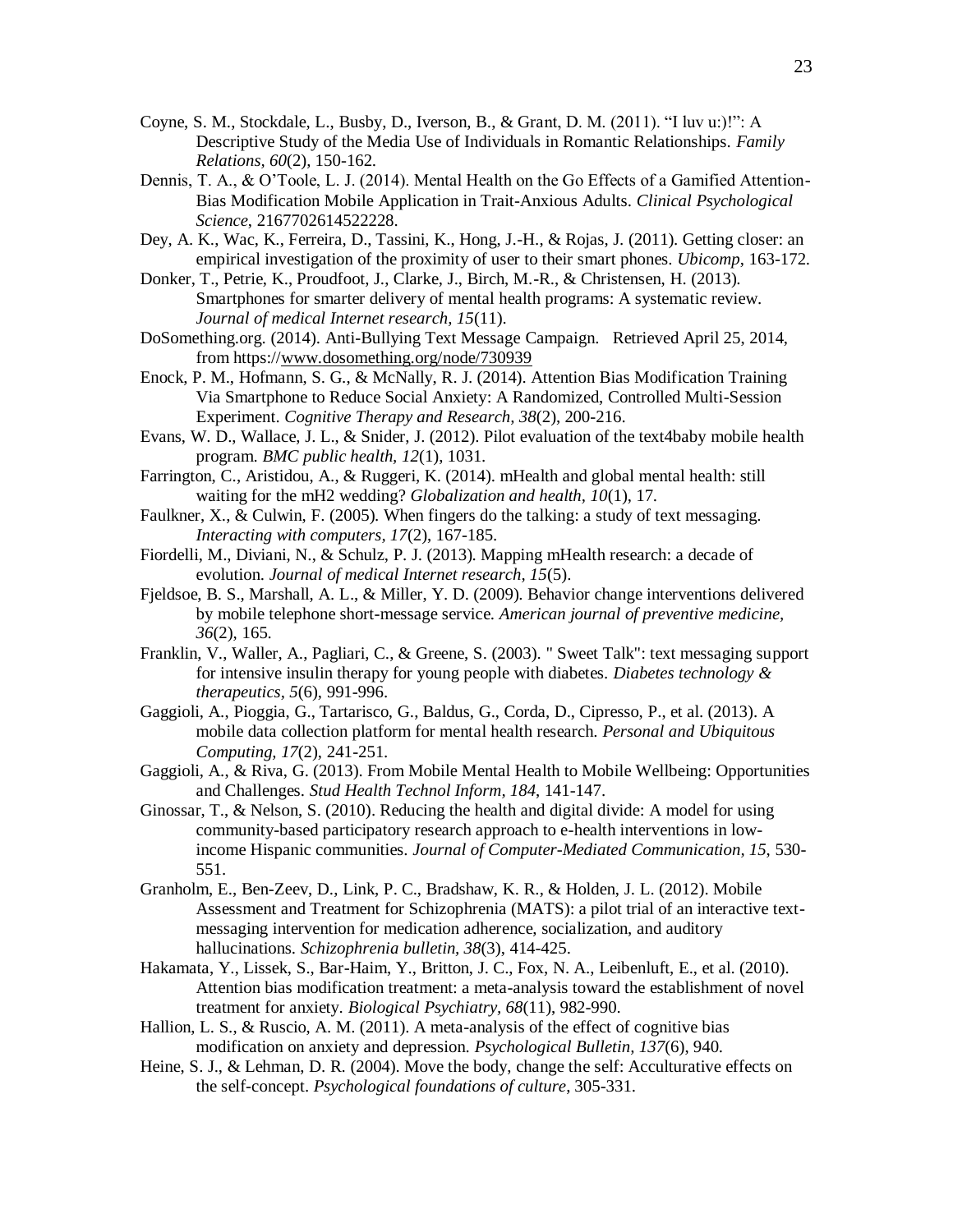- <span id="page-23-1"></span>Herbert, L., Owen, V., Pascarella, L., & Streisand, R. (2013). Text Message Interventions for Children and Adolescents with Type 1 Diabetes: A Systematic Review. *Diabetes technology & therapeutics, 15*(5), 362-370.
- <span id="page-23-15"></span>Heron, K. E., & Smyth, J. M. (2010). Ecological momentary interventions: incorporating mobile technology into psychosocial and health behaviour treatments. *British journal of health psychology, 15*(1), 1-39.
- <span id="page-23-13"></span>Hirano, S. H., Tang, K. P., Cheng, K. G., & Hayes, G. R. (2012). *The estrellita system: A health informatics tool to support caregivers of preterm infants.* Paper presented at the Pervasive Computing Technologies for Healthcare (PervasiveHealth), 2012 6th International Conference on.
- <span id="page-23-5"></span>Hofmann, W., & Patel, P. V. (2014). SurveySignal A Convenient Solution for Experience Sampling Research Using Participants' Own Smartphones. *Social Science Computer Review*, 0894439314525117.
- <span id="page-23-17"></span>Houben, K., Nederkoorn, C., Wiers, R. W., & Jansen, A. (2011). Resisting temptation: decreasing alcohol-related affect and drinking behavior by training response inhibition. *Drug and alcohol dependence, 116*(1), 132-136.
- <span id="page-23-14"></span>Jones, D. J., Forehand, R., Cuellar, J., Kincaid, C., Parent, J., Fenton, N., et al. (2013). Harnessing innovative technologies to advance children's mental health: Behavioral parent training as an example. *Clinical Psychology Review, 33*(2), 241-252.
- <span id="page-23-6"></span>Kauer, S. D., Reid, S. C., Crooke, A. H. D., Khor, A., Hearps, S. J. C., Jorm, A. F., et al. (2012). Self-monitoring using mobile phones in the early stages of adolescent depression: randomized controlled trial. *Journal of medical Internet research, 14*(3).
- <span id="page-23-0"></span>Kay, M., Santos, J., & Takane, M. (2011). mHealth: New horizons for health through mobile technologies. *World Health Organization*.
- <span id="page-23-4"></span>Klasnja, P. (2013). *Pocket health coach: Supporting health and wellness in everyday life with mobile technology*.
- <span id="page-23-18"></span><span id="page-23-16"></span>Klasnja, P., & Pratt, W. (2012). Healthcare in the pocket: Mapping the space of mobile-phone health interventions. *Journal of biomedical informatics, 45*(1), 184-198.
- <span id="page-23-8"></span>Konrath, S. (2012). The empathy paradox: Increasing disconnection in the age of increasing connection. In R. Luppicini (Ed.), *Handbook fo Research on Technoself: Identity in a Technological Society* (pp. 204-228). Hershey, PA: IGI Global.
- <span id="page-23-11"></span>Konrath, S., Fuhrel-Forbis, A., Liu, M., Ho, S., Swain, J. E., & Tolman, R. M. (2014). Using text messages to increase empathy and prosocial behavior. *Manuscript in progress*.
- <span id="page-23-9"></span>Konrath, S., O'Brien, E., & Hsing, C. (2011). Changes in dispositional empathy in American college students over time: a meta-analysis. *Personality and Social Psychology Review, 15*(2), 180-198.
- <span id="page-23-12"></span>Kowalski, R. M., Giumetti, G. W., Schroeder, A. N., & Lattanner, M. R. (2014). Bullying in the Digital Age: A Critical Review and Meta-Analysis of Cyberbullying Research Among Youth.
- <span id="page-23-2"></span>Krishna, S., Boren, S. A., & Balas, E. A. (2009). Healthcare via cell phones: a systematic review. *Telemedicine and e-Health, 15*(3), 231-240.
- <span id="page-23-10"></span>Lam, C. (2013). The Efficacy of Text Messaging to Improve Social Connectedness and Team Attitude in Student Technical Communication Projects An Experimental Study. *Journal of Business and Technical Communication, 27*(2), 180-208.
- <span id="page-23-3"></span>Liang, X., Wang, Q., Yang, X., Cao, J., Chen, J., Mo, X., et al. (2011). Effect of mobile phone intervention for diabetes on glycaemic control: a meta-analysis. *Diabetic Medicine, 28*(4), 455-463.
- <span id="page-23-7"></span>Ly, K. H., Dahl, J., Carlbring, P., & Andersson, G. (2012). Development and initial evaluation of a smartphone application based on acceptance and commitment therapy. *SpringerPlus, 1*(1), 11.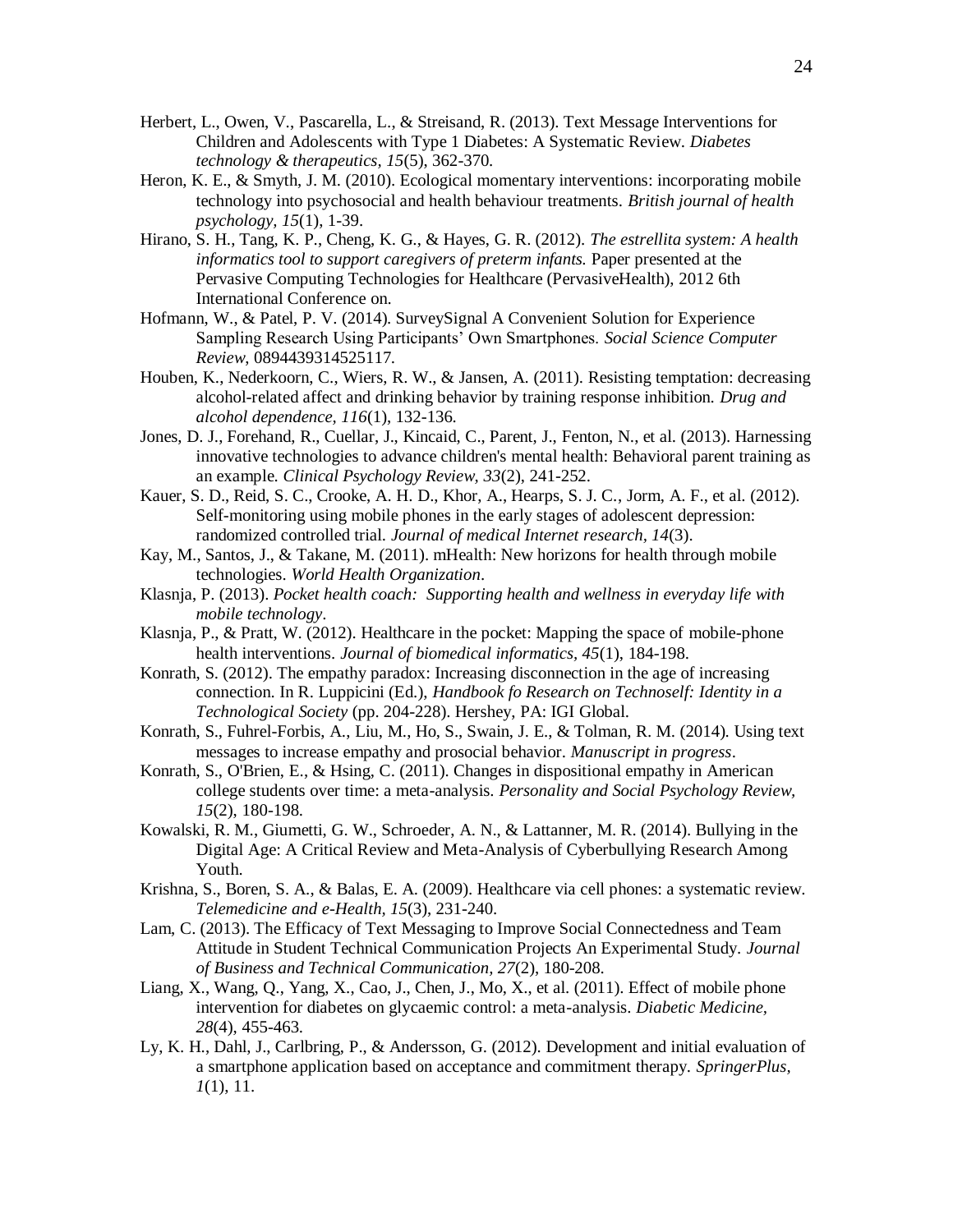- <span id="page-24-5"></span>MacLeod, C. (1995). *Training selective attention: A cognitive-experimental technique for reducing anxiety vulnerability.* Paper presented at the World Congress of Behavioral and Cognitive Therapies Abstracts.
- <span id="page-24-12"></span>Michie, S., Richardson, M., Johnston, M., Abraham, C., Francis, J., Hardeman, W., et al. (2013). The behavior change technique taxonomy (v1) of 93 hierarchically clustered techniques: Building an international consensus for the reporting of behavior change interventions. *Annals of Behavioral Medicine, 46*(1), 81-95.
- <span id="page-24-13"></span>Michie, S., van Stralen, M. M., & West, R. (2011). The behaviour change wheel: a new method for characterising and designing behaviour change interventions. *Implementation Science, 6*(1), 42.
- <span id="page-24-1"></span>Militello, L. K., Kelly, S. A., & Melnyk, B. M. (2012). Systematic Review of Text-Messaging Interventions to Promote Healthy Behaviors in Pediatric and Adolescent Populations: Implications for Clinical Practice and Research. *Worldviews on Evidence-Based Nursing, 9*(2), 66-77.
- <span id="page-24-4"></span>Miller, G. (2012). The smartphone psychology manifesto. *Perspectives on Psychological Science, 7*(3), 221-237.
- <span id="page-24-14"></span>Mohr, D. C., Burns, M. N., Schueller, S. M., Clarke, G., & Klinkman, M. (2013). Behavioral Intervention Technologies: evidence review and recommendations for future research in mental health. *General hospital psychiatry, 35*(4), 332-338.
- <span id="page-24-8"></span>Morris, M. E., Kathawala, Q., Leen, T. K., Gorenstein, E. E., Guilak, F., Labhard, M., et al. (2010). Mobile therapy: case study evaluations of a cell phone application for emotional self-awareness. *Journal of medical Internet research, 12*(2).
- <span id="page-24-3"></span>Nielsen. (2013a). [http://www.nielsen.com/us/en/newswire/2011/among-mobile-phone-users](http://www.nielsen.com/us/en/newswire/2011/among-mobile-phone-users-hispanics-asians-are-most-likely-smartphone-owners-in-the-u-s.html)[hispanics-asians-are-most-likely-smartphone-owners-in-the-u-s.html.](http://www.nielsen.com/us/en/newswire/2011/among-mobile-phone-users-hispanics-asians-are-most-likely-smartphone-owners-in-the-u-s.html)
- <span id="page-24-0"></span>Nielsen. (2013b). [http://www.nielsen.com/us/en/newswire/2013/mobile-majority--u-s-](http://www.nielsen.com/us/en/newswire/2013/mobile-majority--u-s--smartphone-ownership-tops-60-.html) [smartphone-ownership-tops-60-.html.](http://www.nielsen.com/us/en/newswire/2013/mobile-majority--u-s--smartphone-ownership-tops-60-.html)
- <span id="page-24-16"></span>Orr, J. M., & Weissman, D. H. (2011). Succumbing to bottom-up biases on task choice predicts increased switch costs in the voluntary task switching paradigm. *Frontiers in psychology, 2*.
- <span id="page-24-15"></span>Oyserman, D., & Lee, S. W. S. (2007). Priming 'culture': Culture as situated cognition. In S. Kitayama & D. Cohen (Eds.), *Handbook of Cultural Psychology* (pp. 255-279). New York, NY: Guilford Press.
- <span id="page-24-10"></span>Padilla - Walker, L. M., Coyne, S. M., & Fraser, A. M. (2012). Getting a High - Speed Family Connection: Associations Between Family Media Use and Family Connection. *Family Relations, 61*(3), 426-440.
- <span id="page-24-2"></span>Park, L. G., Howie-Esquivel, J., & Dracup, K. (2014). A quantitative systematic review of the efficacy of mobile phone interventions to improve medication adherence. *Journal of Advanced Nursing*.
- <span id="page-24-7"></span>Parks, A., Della Porta, M. D., Pierce, R. S., Zilca, R., & Lyubomirsky, S. (2013). Pursuing Happiness In Everyday Life: The Characteristics and Behaviors of Online Happiness Seekers *Emotion, in press*.
- <span id="page-24-11"></span>Pettigrew, J. (2009). Text messaging and connectedness within close interpersonal relationships. *Marriage & Family Review, 45*(6-8), 697-716.
- <span id="page-24-6"></span>Pijnenborg, G., Withaar, F., Brouwer, W., Timmerman, M., Bosch, R., & Evans, J. (2010). The efficacy of SMS text messages to compensate for the effects of cognitive impairments in schizophrenia. *British Journal of Clinical Psychology, 49*(2), 259-274.
- <span id="page-24-9"></span>Plaza, I., Demarzo, M. M. P., Herrera-Mercadal, P., & García-Campayo, J. (2013). Mindfulness-Based Mobile Applications: Literature Review and Analysis of Current Features. *Journal of Medical Internet Research, 15*(11).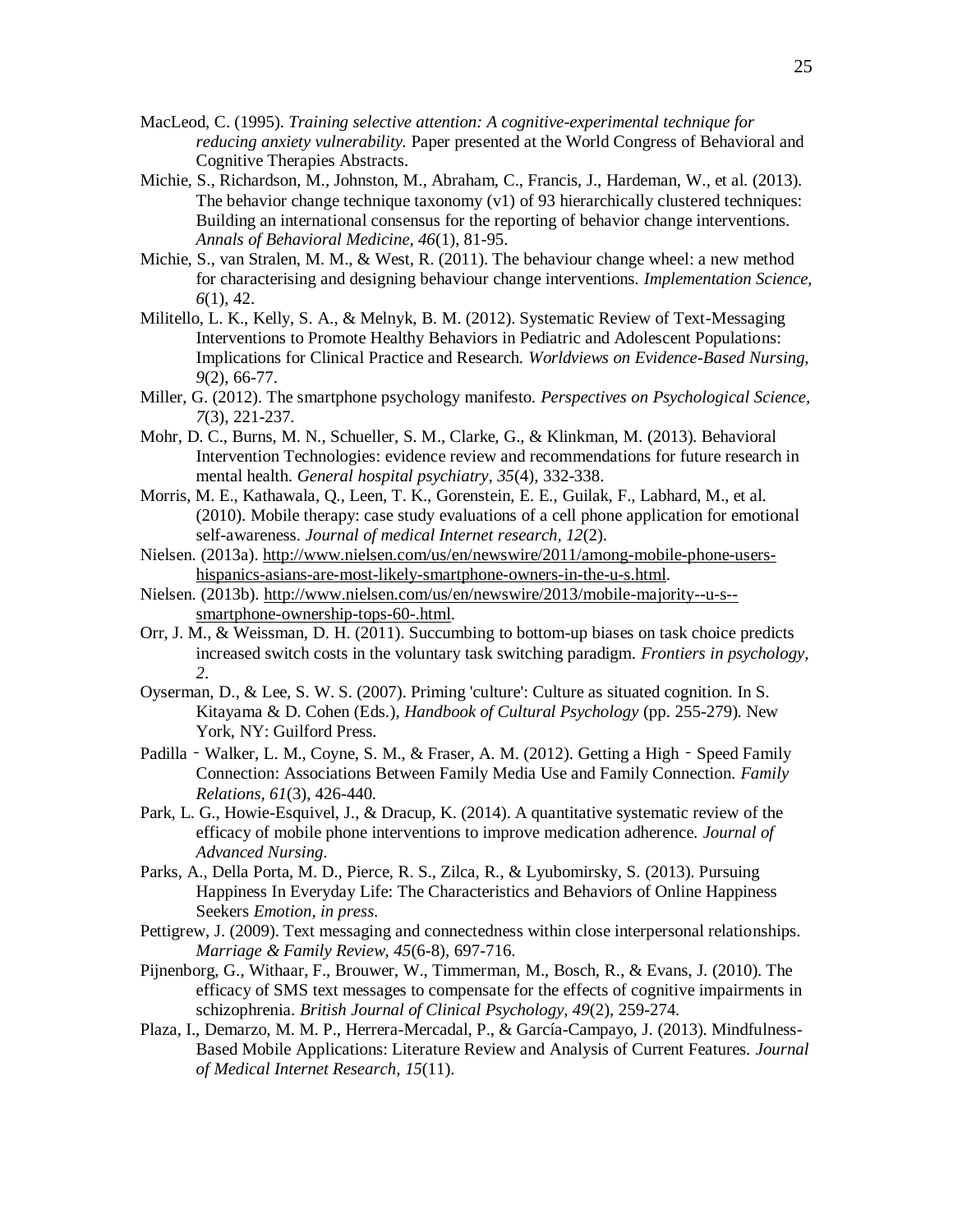- <span id="page-25-12"></span>Przybylski, A. K., & Weinstein, N. (2013). Can you connect with me now? How the presence of mobile communication technology influences face-to-face conversation quality. *Journal of Social and Personal Relationships, 30*(3), 237-246.
- <span id="page-25-13"></span>Rajabi, A., Ghasemzadeh, A., Ashrafpouri, Z., & Saadat, M. (2012). Effects of Counseling by Mobile Phone Short Message Service (SMS) on Reducing Aggressive Behavior in Adolescence. *Procedia-Social and Behavioral Sciences, 46*, 1138-1142.
- <span id="page-25-2"></span>Riva, G., Banos, R. M., Botella, C., Wiederhold, B. K., & Gaggioli, A. (2012). Positive technology: using interactive technologies to promote positive functioning. *Cyberpsychology, Behavior, and Social Networking, 15*(2), 69-77.
- <span id="page-25-6"></span>Runyan, J. D., Steenbergh, T. A., Bainbridge, C., Daugherty, D. A., Oke, L., & Fry, B. N. (2013). A Smartphone Ecological Momentary Assessment/Intervention "App" for Collecting Real-Time Data and Promoting Self-Awareness. *PLoS ONE, 8*(8), e71325.
- <span id="page-25-5"></span>Runyan, J. D., Steenbergh, T. A., Daugherty, D. A., Woodard, H., LeFever, T., & Ragsdale, E. (2014). *An ecological momentary gratitude intervention increases and stabilizes mood in the moment*. Paper presented at the Association for Psychological Science.
- <span id="page-25-3"></span>Schueller, S. M., Muñoz, R. F., & Mohr, D. C. (2013). Realizing the potential of behavioral intervention technologies. *Current Directions in Psychological Science, 22*(6), 478-483.
- <span id="page-25-0"></span>Shaw, R., & Bosworth, H. (2012). Short message service (SMS) text messaging as an intervention medium for weight loss: A literature review. *Health informatics journal, 18*(4), 235-250.
- <span id="page-25-9"></span>Sherman, D. K., & Cohen, G. L. (2006). The psychology of self-defense: Self-affirmation theory. *Advances in experimental social psychology, 38*, 183.
- <span id="page-25-10"></span>Steele, C. M. (1988). The psychology of self-affirmation: Sustaining the integrity of the self. *Advances in experimental social psychology, 21*(2), 261-302.
- <span id="page-25-15"></span>Torous, J. (2013). Mobile technology and global mental health. *Asian journal of psychiatry*.
- <span id="page-25-11"></span>Turkle, S. (2012). *Alone together: Why we expect more from technology and less from each other*: Basic Books.
- <span id="page-25-7"></span>Villani, D., Grassi, A., Cognetta, C., Cipresso, P., Toniolo, D., & Riva, G. (2012). The effects of a mobile stress management protocol on nurses working with cancer patients: a preliminary controlled study. *Studies in health technology and informatics, 173*, 524-528.
- <span id="page-25-8"></span>Villani, D., Grassi, A., Cognetta, C., Toniolo, D., Cipresso, P., & Riva, G. (2013). Self-help stress management training through mobile phones: An experience with oncology nurses. *Psychological services, 10*(3), 315.
- <span id="page-25-4"></span>Watts, S., Mackenzie, A., Thomas, C., Griskaitis, A., Mewton, L., Williams, A., et al. (2013). CBT for depression: a pilot RCT comparing mobile phone vs. computer. *BMC psychiatry, 13*(1), 49.
- <span id="page-25-14"></span>Webb, T. L., Joseph, J., Yardley, L., & Michie, S. (2010). Using the internet to promote health behavior change: a systematic review and meta-analysis of the impact of theoretical basis, use of behavior change techniques, and mode of delivery on efficacy. *Journal of medical Internet research, 12*(1).
- <span id="page-25-1"></span>Whittaker, R., Borland, R., Bullen, C., Lin, R. B., McRobbie, H., & Rodgers, A. (2009). Mobile phone-based interventions for smoking cessation. *Cochrane database syst Rev, 4*.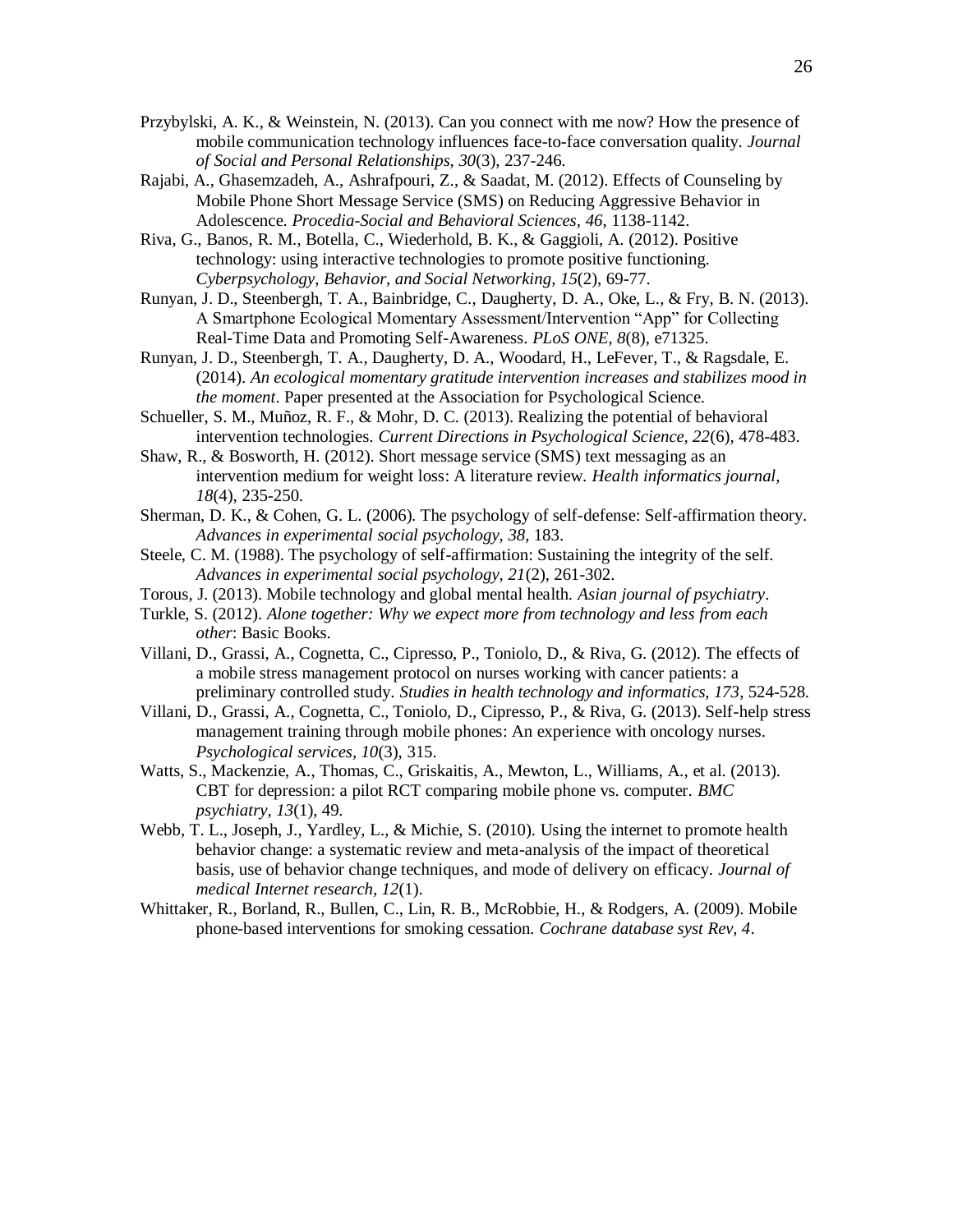#### **RECOMMENDED READINGS**

- Bradbury, K., Watts, S., Arden-Close, E., Yardley, L., & Lewith, G. (2013). Developing Digital Interventions: A Methodological Guide. *Evidence-Based Complementary and Alternative Medicine*.
- Center for Behavioral Intervention Technologies (CBITs) at Northwestern University, Creating your Behavior Intervention Technology, http://cbits.northwestern.edu/documents/Create-Your-BIT.pdf
- Conner, T. S. (2013). Experience sampling and ecological momentary assessment with mobile phones. Retrieved from<http://www.otago.ac.nz/psychology/otago047475.pdf>
- Enock, P. M., & McNally, R. J. (2013). How mobile apps and other web-based interventions can transform psychological treatment and the treatment development cycle. The Behavior Therapist, 36(3), 56, 58, 60, 62–66. Retrieved from http://www.abct.org/docs/PastIssue/36n3.pdf
- Heron, K. E., & Smyth, J. M. (2010). Ecological momentary interventions: incorporating mobile technology into psychosocial and health behaviour treatments. *British journal of health psychology, 15*(1), 1-39.
- Klasnja, P., & Pratt, W. (2012). Healthcare in the pocket: Mapping the space of mobile-phone health interventions. *Journal of biomedical informatics, 45*(1), 184-198.
- Morris, M. E. (2012). Motivating change with mobile: seven guidelines. *Interactions, 19*(3), 26- 31.
- Riva, G., Banos, R. M., Botella, C., Wiederhold, B. K., & Gaggioli, A. (2012). Positive technology: using interactive technologies to promote positive functioning. *Cyberpsychology, Behavior, and Social Networking, 15*(2), 69-77.
- Schueller, S. M., Muñoz, R. F., & Mohr, D. C. (2013). Realizing the potential of behavioral intervention technologies. *Current Directions in Psychological Science, 22*(6), 478-483.